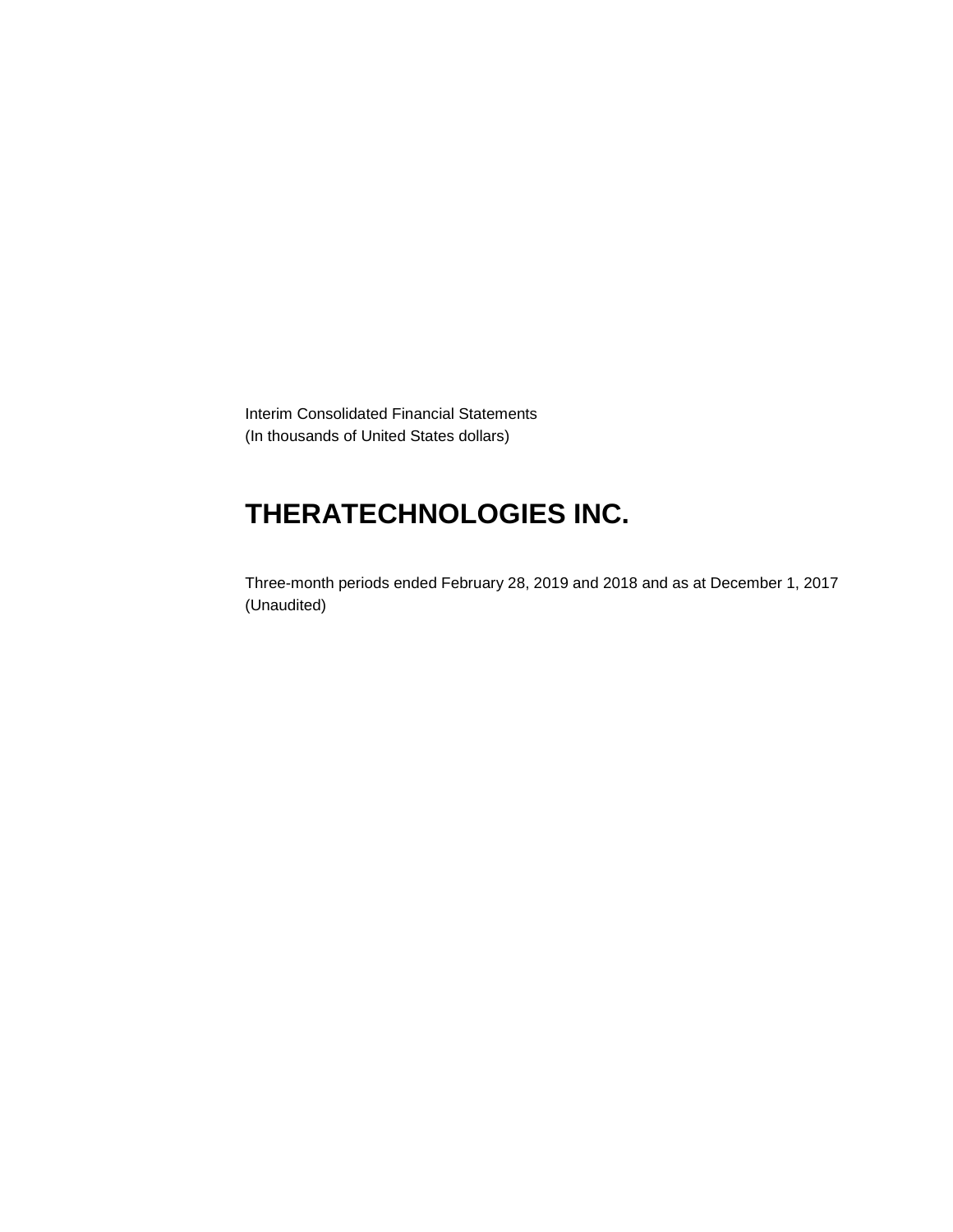Table of Contents (In thousands of United States dollars) (Unaudited)

|                                                       | Page     |
|-------------------------------------------------------|----------|
| Interim Consolidated Statements of Financial Position | 1.       |
| Interim Consolidated Statements of Comprehensive Loss | 2        |
| Interim Consolidated Statements of Changes in Equity  | $3 - 4$  |
| Interim Consolidated Statements of Cash Flows         | 5        |
| Notes to Interim Consolidated Financial Statements    | $6 - 28$ |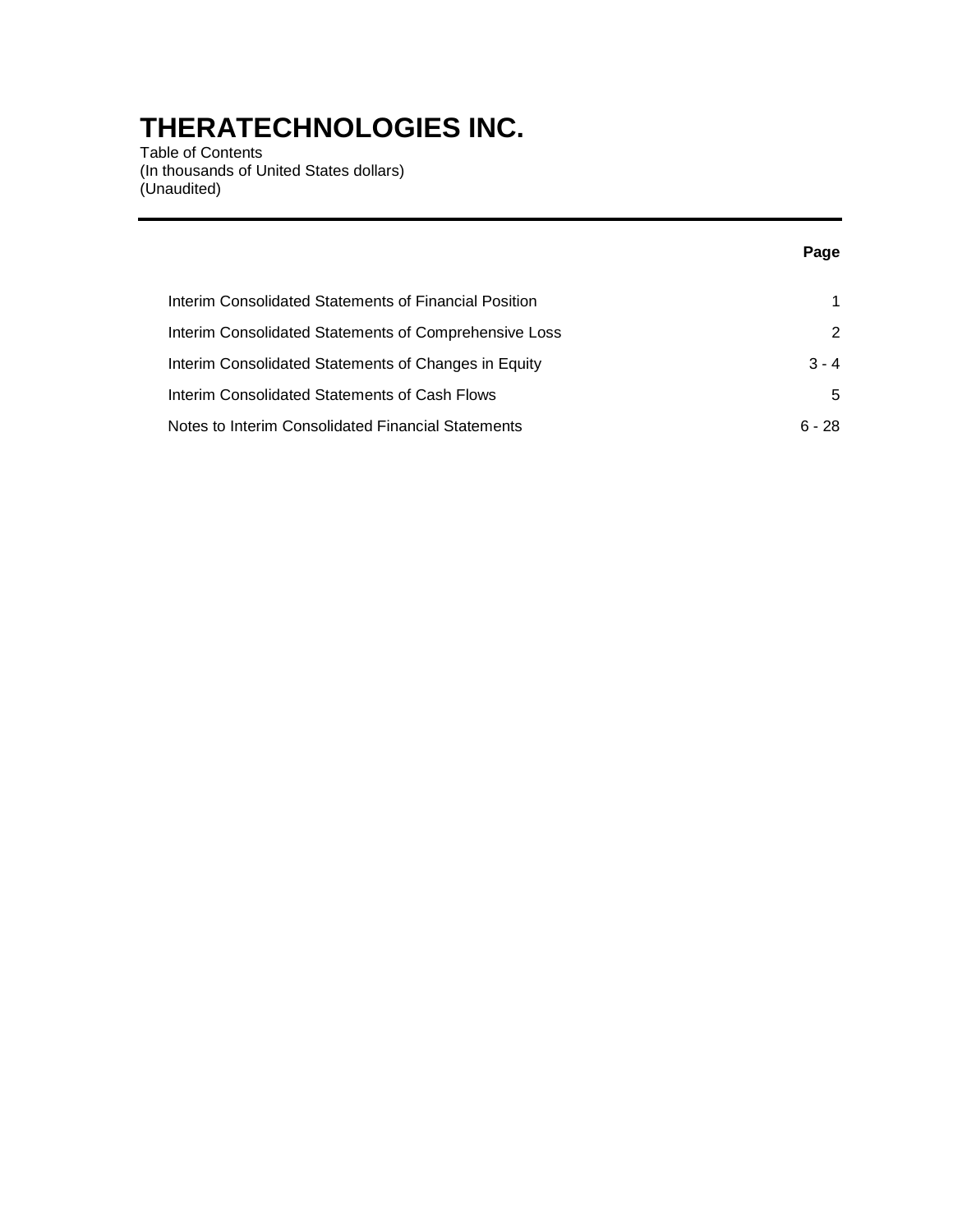Interim Consolidated Statements of Financial Position (In thousands of United States dollars)

As at February 28, 2019, November 30, 2018 and December 1, 2017 (Unaudited)

|                                                        |       | February 28, |                     | November 30,          | December 1, |                      |
|--------------------------------------------------------|-------|--------------|---------------------|-----------------------|-------------|----------------------|
|                                                        | Note  |              | 2019                | 2018                  |             | 2017                 |
| Assets                                                 |       |              |                     |                       |             |                      |
| Current assets:                                        |       |              |                     |                       |             |                      |
| Cash                                                   |       | \$           | 40,194              | \$<br>38,997          | \$          | 1,365                |
| Bonds and money market funds                           |       |              | 9,826               | 9,691                 |             | 16.524               |
| Trade and other receivables                            |       |              | 7,986               | 10,952                |             | 7,553                |
| Inventories<br>Prepaid expenses and deposits           | 5     |              | 11,502<br>1,497     | 11,084<br>1,595       |             | 7,244<br>785         |
| Derivative financial assets                            |       |              | 1,481               | 1,287                 |             | 1,120                |
| Total current assets                                   |       |              | 72,486              | 73,606                |             | 34,591               |
| Non-current assets:                                    |       |              |                     |                       |             |                      |
| Bonds and money market funds                           |       |              | 3,853               | 5,200                 |             | 7,653                |
| Property and equipment                                 |       |              | 841                 | 101                   |             | 48                   |
| Intangible assets                                      | 6     |              | 23,443              | 15,121                |             | 16,888               |
| Other asset                                            |       |              | 15,867              | 17,088                |             |                      |
| Total non-current assets                               |       |              | 44,004              | 37,510                |             | 24,589               |
| <b>Total assets</b>                                    |       | \$           | 116,490             | \$<br>111,116         | \$          | 59,180               |
| Liabilities                                            |       |              |                     |                       |             |                      |
|                                                        |       |              |                     |                       |             |                      |
| <b>Current liabilities:</b>                            |       |              |                     |                       |             |                      |
| Accounts payable and accrued liabilities<br>Provisions | 7     | \$           | 24,312<br>1,655     | \$<br>25,830<br>1,014 | \$          | 17,997<br>584        |
| Current portion of long-term obligation                | 8     |              | 3,452               |                       |             | 3,627                |
| Deferred revenue                                       |       |              | 43                  | 27                    |             |                      |
| <b>Total current liabilities</b>                       |       |              | 29,462              | 26,871                |             | 22,208               |
| Non-current liabilities:                               |       |              |                     |                       |             |                      |
| Long-term obligation                                   | 8     |              | 3,313               |                       |             | 3,524                |
| Convertible unsecured senior notes                     | 9     |              | 49,590              | 49,233                |             |                      |
| Other liability                                        | 10(b) |              | 1                   |                       |             |                      |
| Total non-current liabilities                          |       |              | 52,904              | 49,233                |             | 3,524                |
| <b>Total liabilities</b>                               |       |              | 82,366              | 76,104                |             | 25,732               |
| Equity                                                 |       |              |                     |                       |             |                      |
|                                                        |       |              |                     |                       |             |                      |
| Share capital                                          |       |              | 286,905             | 286,828               |             | 281,743              |
| Equity component of convertible unsecured senior notes |       |              | 4.457               | 4,457                 |             |                      |
| Contributed surplus<br><b>Deficit</b>                  |       |              | 9,019<br>(266, 194) | 8,788<br>(264, 966)   |             | 12,389<br>(260, 604) |
| Accumulated other comprehensive loss                   |       |              | (63)                | (95)                  |             | (80)                 |
| Total equity                                           |       |              | 34,124              | 35,012                |             | 33,448               |
| Total liabilities and equity                           |       | \$           | 116,490             | \$<br>111,116         | \$          | 59,180               |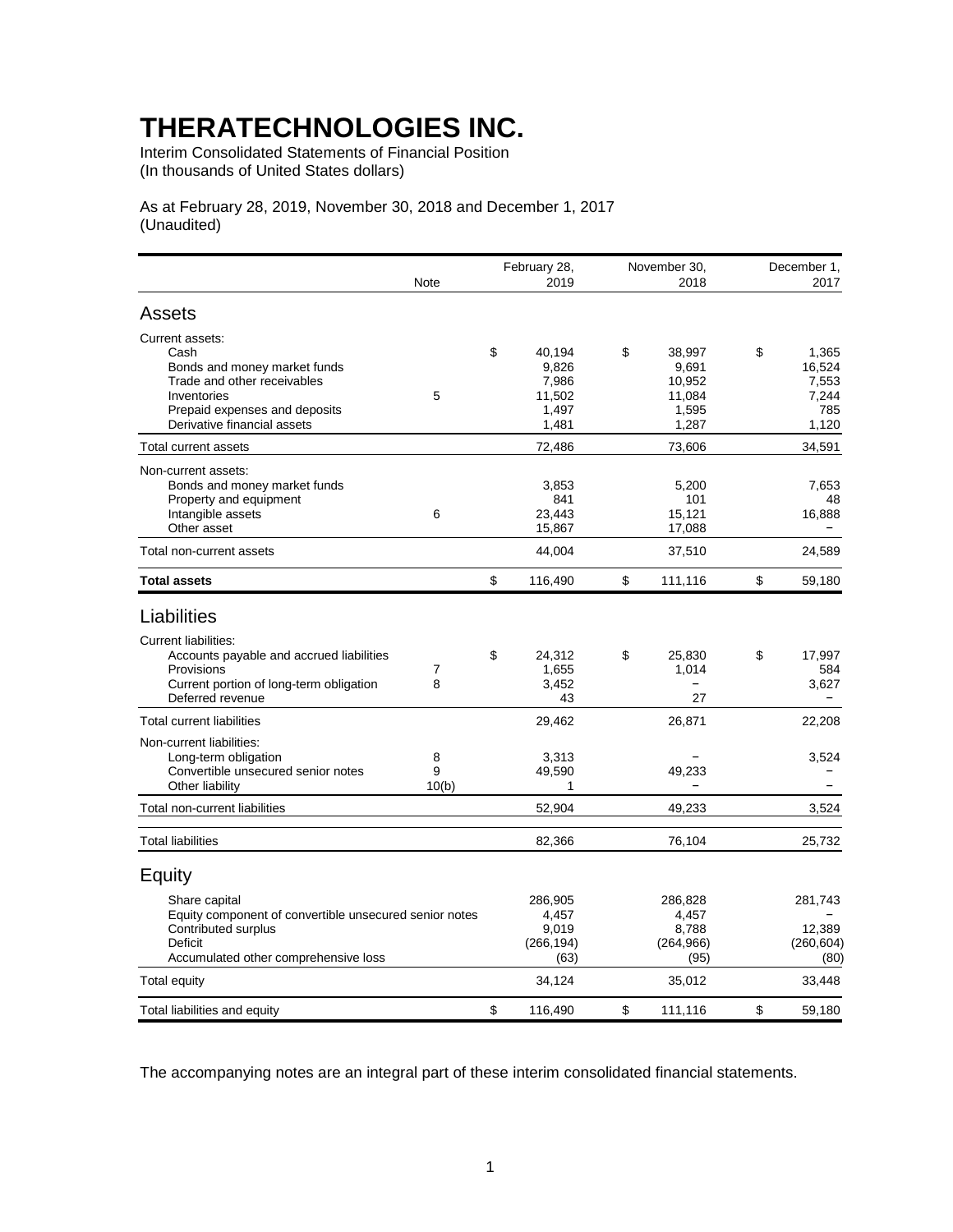Interim Consolidated Statements of Comprehensive Loss (In thousands of United States dollars, except per share amounts)

Three-month periods ended February 28, 2019 and 2018 (Unaudited)

|                                                                                                                                                                                                                                 | <b>Note</b> | 2019           | 2018           |
|---------------------------------------------------------------------------------------------------------------------------------------------------------------------------------------------------------------------------------|-------------|----------------|----------------|
| Revenue                                                                                                                                                                                                                         | 3           | \$<br>15,096   | \$<br>8,113    |
| Operating expenses:                                                                                                                                                                                                             |             |                |                |
| Cost of sales:                                                                                                                                                                                                                  |             |                |                |
| Cost of goods sold                                                                                                                                                                                                              |             | 4,810          | 941            |
| Other production related costs (income)                                                                                                                                                                                         |             | 34             | (127)          |
| <b>Royalties</b>                                                                                                                                                                                                                |             |                | 890            |
| Amortization of other asset                                                                                                                                                                                                     |             | 1,221          |                |
| Research and development expenses                                                                                                                                                                                               |             | 2,527          | 1,904          |
| Selling and market development expenses                                                                                                                                                                                         |             | 5,448          | 5,314          |
| General and administrative expenses                                                                                                                                                                                             |             | 1,516          | 1,202          |
| Total operating expenses                                                                                                                                                                                                        |             | 15,556         | 10,124         |
| Loss from operating activities                                                                                                                                                                                                  |             | (460)          | (2,011)        |
| Finance income                                                                                                                                                                                                                  | 4           | 335            | 80             |
| Finance costs                                                                                                                                                                                                                   | 4           | (1, 103)       | (156)          |
|                                                                                                                                                                                                                                 |             | (768)          | (76)           |
| Net loss for the period                                                                                                                                                                                                         |             | \$<br>(1,228)  | \$<br>(2,087)  |
| Other comprehensive income (loss), net of tax<br>Items that may be reclassified to net profit in the future:<br>Net change in fair value of financial assets at fair<br>value through other comprehensive income,<br>net of tax |             | \$<br>32       | \$<br>(33)     |
|                                                                                                                                                                                                                                 |             | 32             | (33)           |
| Total comprehensive loss for the period                                                                                                                                                                                         |             | \$<br>(1, 196) | \$<br>(2, 120) |
| Basic and diluted loss per share                                                                                                                                                                                                | 10(c)       | \$<br>(0.02)   | \$<br>(0.03)   |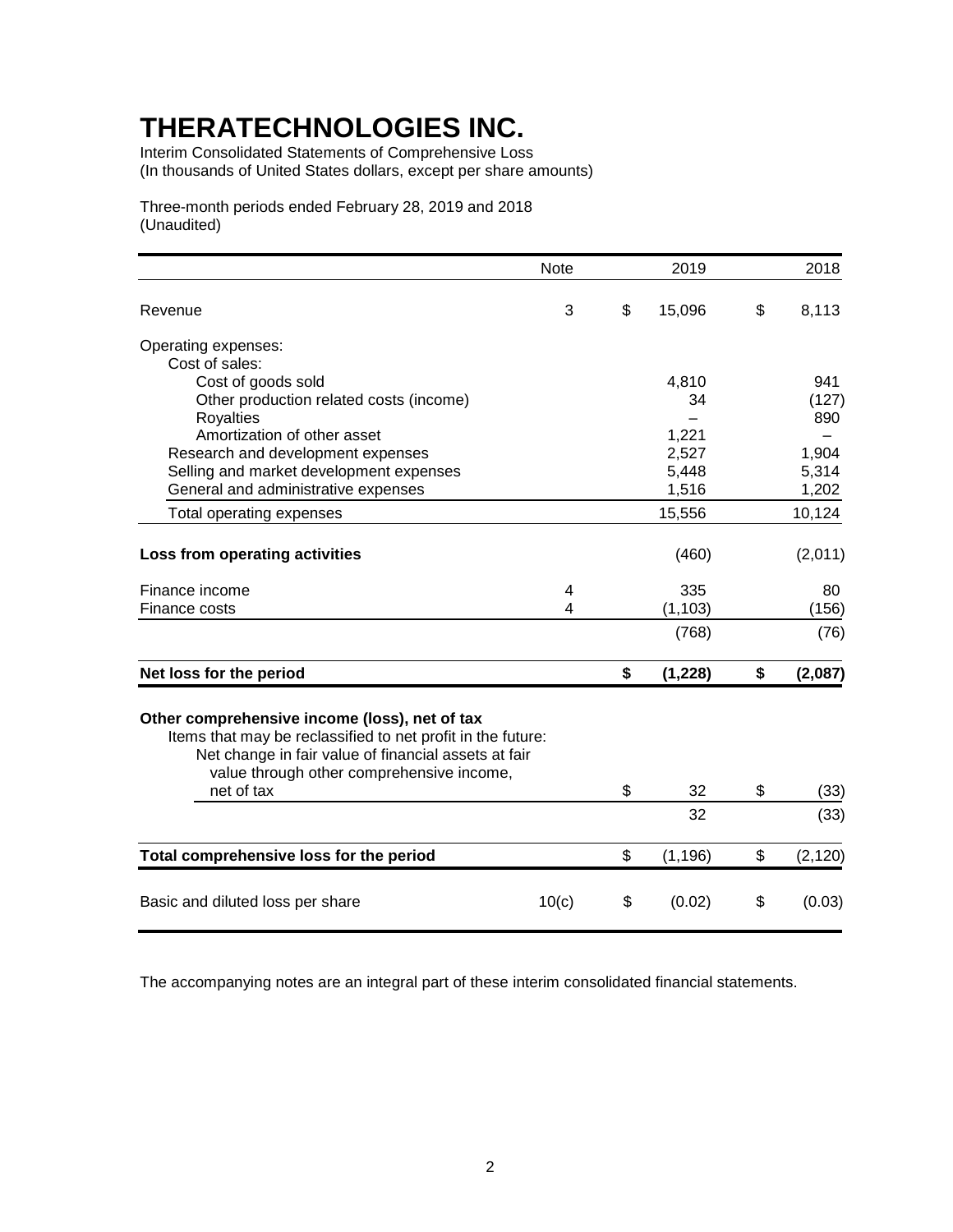Interim Consolidated Statements of Changes in Equity (In thousands of United States dollars except per share amounts)

Three-month periods ended February 28, 2019 and 2018 (Unaudited)

|                                                                                                                                            |   |                                |          |                                                 |             |                 | For the three-month period ended February 28, 2019 |                                |
|--------------------------------------------------------------------------------------------------------------------------------------------|---|--------------------------------|----------|-------------------------------------------------|-------------|-----------------|----------------------------------------------------|--------------------------------|
|                                                                                                                                            |   | Share capital<br><b>Number</b> |          | <b>Equity</b><br>component<br>of<br>convertible | Contributed |                 | Accumulated<br>other<br>comprehensive<br>income    |                                |
| <b>Note</b>                                                                                                                                |   | of shares                      | Amount   | notes                                           | surplus     | <b>Deficit</b>  | (loss)                                             | <b>Total</b>                   |
|                                                                                                                                            |   |                                | \$       | \$                                              | \$          | \$              | \$                                                 | \$                             |
| <b>Balance as at</b>                                                                                                                       |   |                                |          |                                                 |             |                 |                                                    |                                |
| November 30, 2018                                                                                                                          |   | 76,877,679                     | 286,828  | 4,457                                           |             | 8,788 (264,966) | (95)                                               | 35,012                         |
| <b>Total comprehensive</b><br>loss for the period<br>Net loss for the period<br>Other comprehensive income:<br>Net change in fair value of |   |                                |          |                                                 |             | (1,228)         |                                                    | (1,228)                        |
| financial assets at fair value<br>through other comprehensive<br>income, net of tax                                                        |   |                                |          |                                                 |             |                 | 32                                                 | 32                             |
| Total comprehensive loss<br>for the period                                                                                                 |   |                                |          |                                                 |             | (1,228)         | 32                                                 | (1, 196)                       |
| Transactions with owners,<br>recorded directly in equity<br>Issuance of common shares -<br>Katana<br>Share based compensation<br>plan:     | 6 | 900                            | 5        |                                                 |             |                 |                                                    | 5                              |
| Share based compensation<br>for stock option plan<br>Exercise of stock option:                                                             |   |                                |          |                                                 | 263         |                 |                                                    | 263                            |
| Monetary consideration<br>Attributed value                                                                                                 |   | 23,332                         | 40<br>32 |                                                 | (32)        |                 |                                                    | 40<br>$\overline{\phantom{0}}$ |
| Total contributions by owners                                                                                                              |   | 24,232                         | 77       | -                                               | 231         | ÷,              | $\overline{\phantom{0}}$                           | 308                            |
| Balance as at February 28, 2019                                                                                                            |   | 76,901,911                     | 286,905  | 4,457                                           | 9,019       | (266, 194)      | (63)                                               | 34,124                         |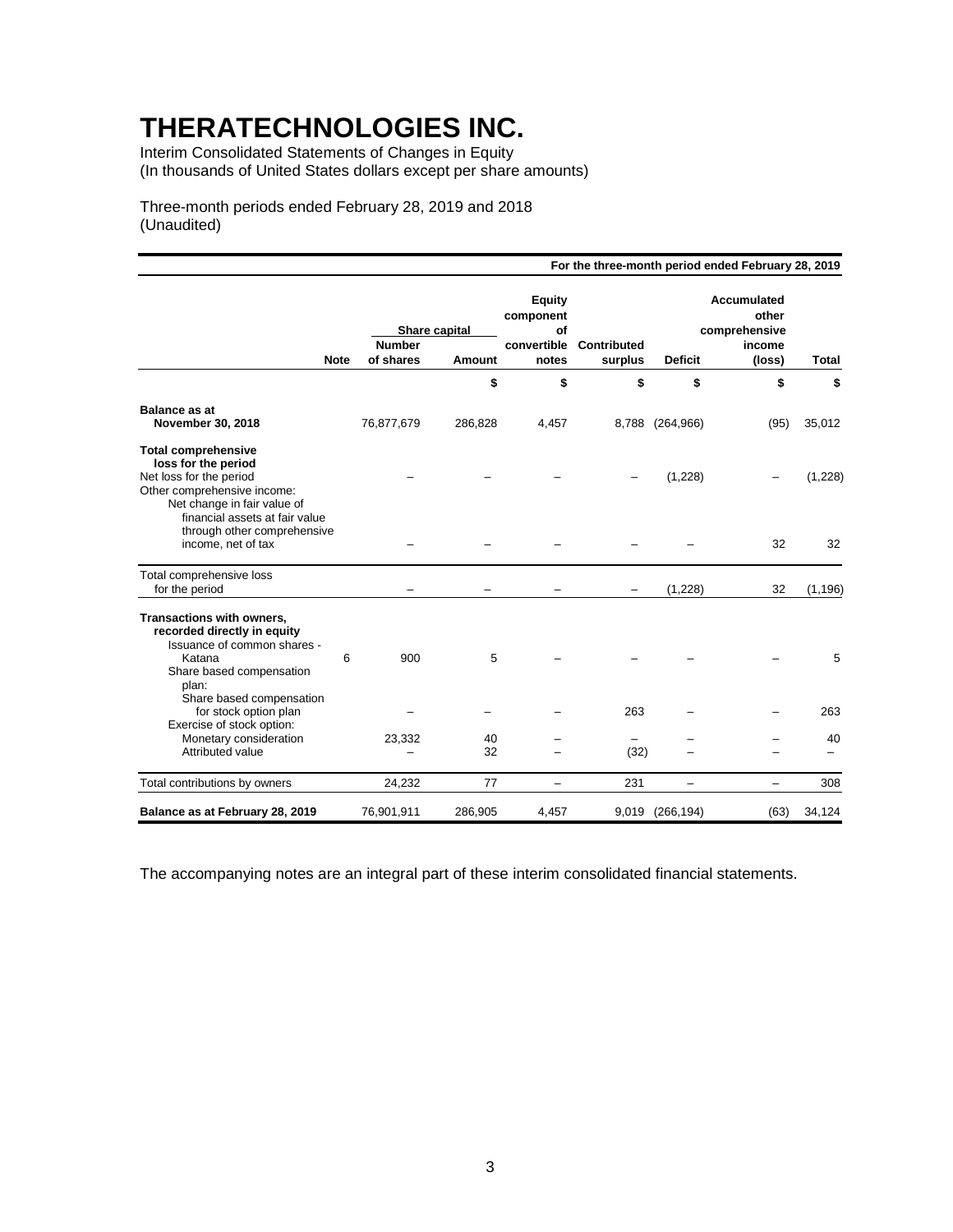Interim Consolidated Statements of Changes in Equity (continued) (In thousands of United States dollars except per share amounts)

Three-month periods ended February 28, 2019 and 2018 (Unaudited)

|                                                                                                                                                                                                                            |                                |          |                    | For the three-month period ended February 28, 2018 |                                                        |              |
|----------------------------------------------------------------------------------------------------------------------------------------------------------------------------------------------------------------------------|--------------------------------|----------|--------------------|----------------------------------------------------|--------------------------------------------------------|--------------|
|                                                                                                                                                                                                                            | Share capital<br><b>Number</b> |          | <b>Contributed</b> |                                                    | <b>Accumulated</b><br>other<br>comprehensive<br>income |              |
| <b>Note</b>                                                                                                                                                                                                                | of shares                      | Amount   | surplus            | <b>Deficit</b>                                     | (loss)                                                 | <b>Total</b> |
|                                                                                                                                                                                                                            |                                | \$       | \$                 | \$                                                 | \$                                                     | \$           |
| Balance as at November 30, 2017                                                                                                                                                                                            | 74,962,050                     | 281,743  | 12,389             | (260, 604)                                         | (80)                                                   | 33,448       |
| <b>Total comprehensive</b><br>loss for the period<br>Net loss for the period<br>Other comprehensive loss:<br>Net change in fair value of                                                                                   |                                |          |                    | (2,087)                                            |                                                        | (2,087)      |
| financial assets at fair value<br>through other comprehensive<br>income, net of tax                                                                                                                                        |                                |          |                    |                                                    | (33)                                                   | (33)         |
| Total comprehensive loss<br>for the period                                                                                                                                                                                 |                                |          |                    | (2,087)                                            | (33)                                                   | (2, 120)     |
| Transactions with owners,<br>recorded directly in equity<br>Share based compensation plan:<br>Share based compensation<br>for stock option plan<br>Exercise of stock option:<br>Monetary consideration<br>Attributed value | 15,000                         | 29<br>21 | 155<br>-<br>(21)   |                                                    |                                                        | 155<br>29    |
| Total contributions by owners                                                                                                                                                                                              | 15,000                         | 50       | 134                | ÷,                                                 | -                                                      | 184          |
| Balance as at February 28, 2018                                                                                                                                                                                            | 74,977,050                     | 281,793  | 12,523             | (262, 691)                                         | (113)                                                  | 31,512       |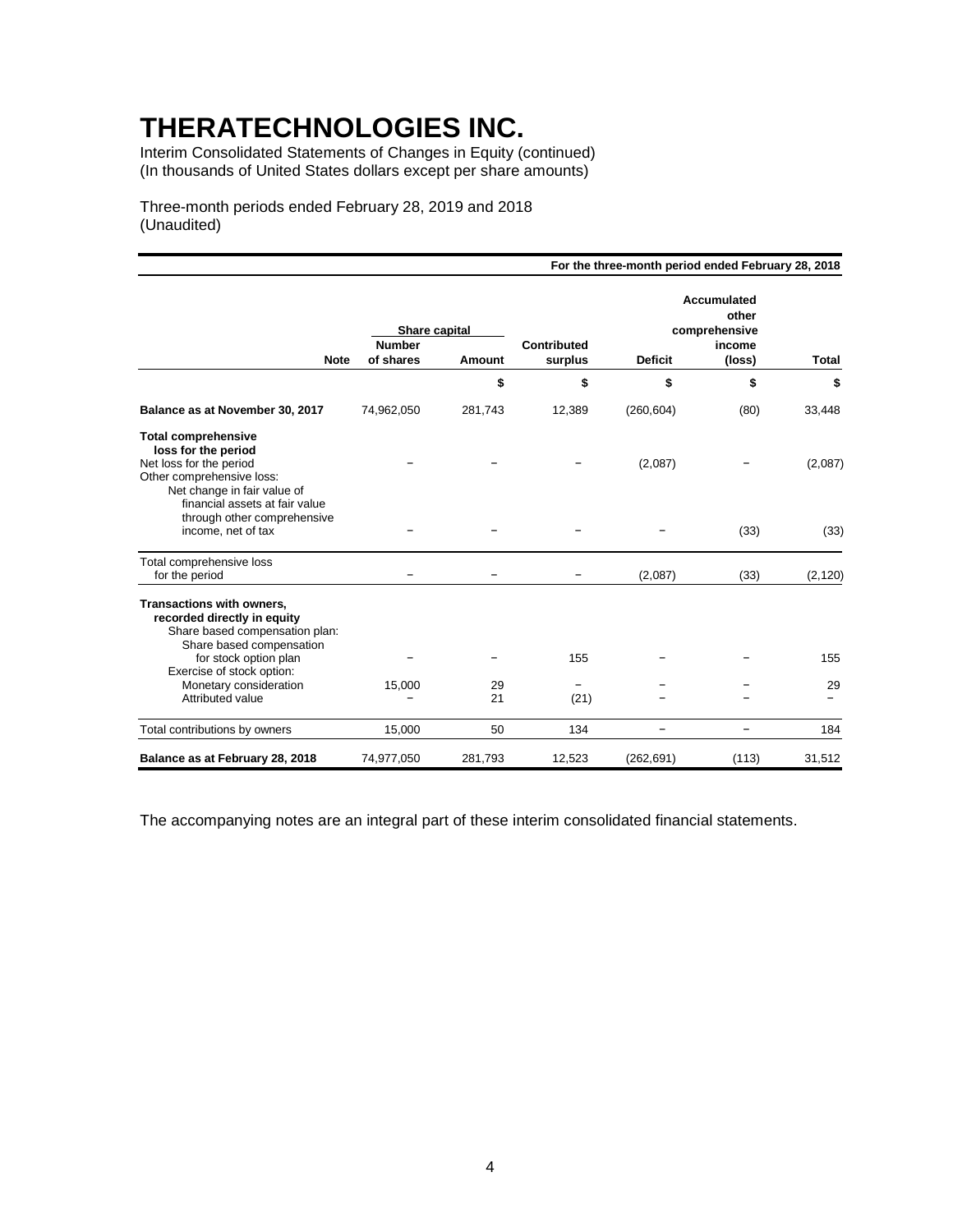Interim Consolidated Statements of Cash Flows (In thousands of United States dollars)

Three-month periods ended February 28, 2019 and 2018 (Unaudited)

|                                                               | Note | 2019          | 2018              |
|---------------------------------------------------------------|------|---------------|-------------------|
| Cash flows from (used in):                                    |      |               |                   |
| Operating:                                                    |      |               |                   |
| Net loss                                                      |      | \$<br>(1,228) | \$<br>(2,087)     |
| Adjustments for:                                              |      |               |                   |
| Depreciation of property and equipment                        |      | 5             | 3                 |
| Amortization of intangible assets                             |      | 1,709         | 378               |
| Share-based compensation for stock option plan and stock      |      |               |                   |
| appreciation rights                                           |      | 264           | 155               |
| Write-down of inventories (reversal of inventory write-downs) | 5    | 3             | (130)             |
| Change in fair value of derivative financial assets           |      | (179)         | (24)              |
| Change in fair value of liability related to deferred         |      |               |                   |
| stock unit plan                                               |      | 177           | 24                |
| Interest income                                               |      | (335)         | (80)              |
| Interest received                                             |      | 359           | 109               |
| Foreign exchange                                              |      | (79)          | (81)              |
| Accretion expense                                             |      | 357           | 224               |
|                                                               |      | 1,053         | (1,509)           |
| Changes in operating assets and liabilities:                  |      |               |                   |
| Trade and other receivables                                   |      | 2,966         | 2,485             |
| Inventories                                                   |      | (421)         | 16                |
| Prepaid expenses and deposits                                 |      | 98            | (117)             |
| Accounts payable and accrued liabilities                      |      | (2,025)       | (1, 312)          |
| Provisions                                                    |      | 641           | 149               |
| Deferred revenue                                              |      | 16            | $\overline{a}$    |
|                                                               |      | 1,275         | 1,221             |
|                                                               |      |               |                   |
|                                                               |      | 2,328         | (288)             |
| Financing:                                                    |      |               |                   |
| Proceeds from exercise of stock options                       |      | 40            | 29                |
|                                                               |      | 40            | 29                |
| Investing:                                                    |      |               |                   |
| Acquisition of bonds and money market funds                   |      | (73)          | (8,673)           |
| Proceeds from sale of bonds and money market funds            |      | 1,357         | 8,911             |
| Acquisition of intangible assets                              |      | (1,979)       | (17)              |
| Proceeds from disposal of derivative financial assets         |      |               | 26                |
| Acquisition of property and equipment                         |      | (476)         | $\qquad \qquad -$ |
|                                                               |      | (1, 171)      | 247               |
| Net change in cash                                            |      | 1,197         | (12)              |
| Cash, beginning of period                                     |      | 38,997        | 1,365             |
|                                                               |      |               |                   |
| Cash, end of period                                           |      | \$<br>40,194  | \$<br>1,353       |

See Note 11 for supplemental cash flow disclosures.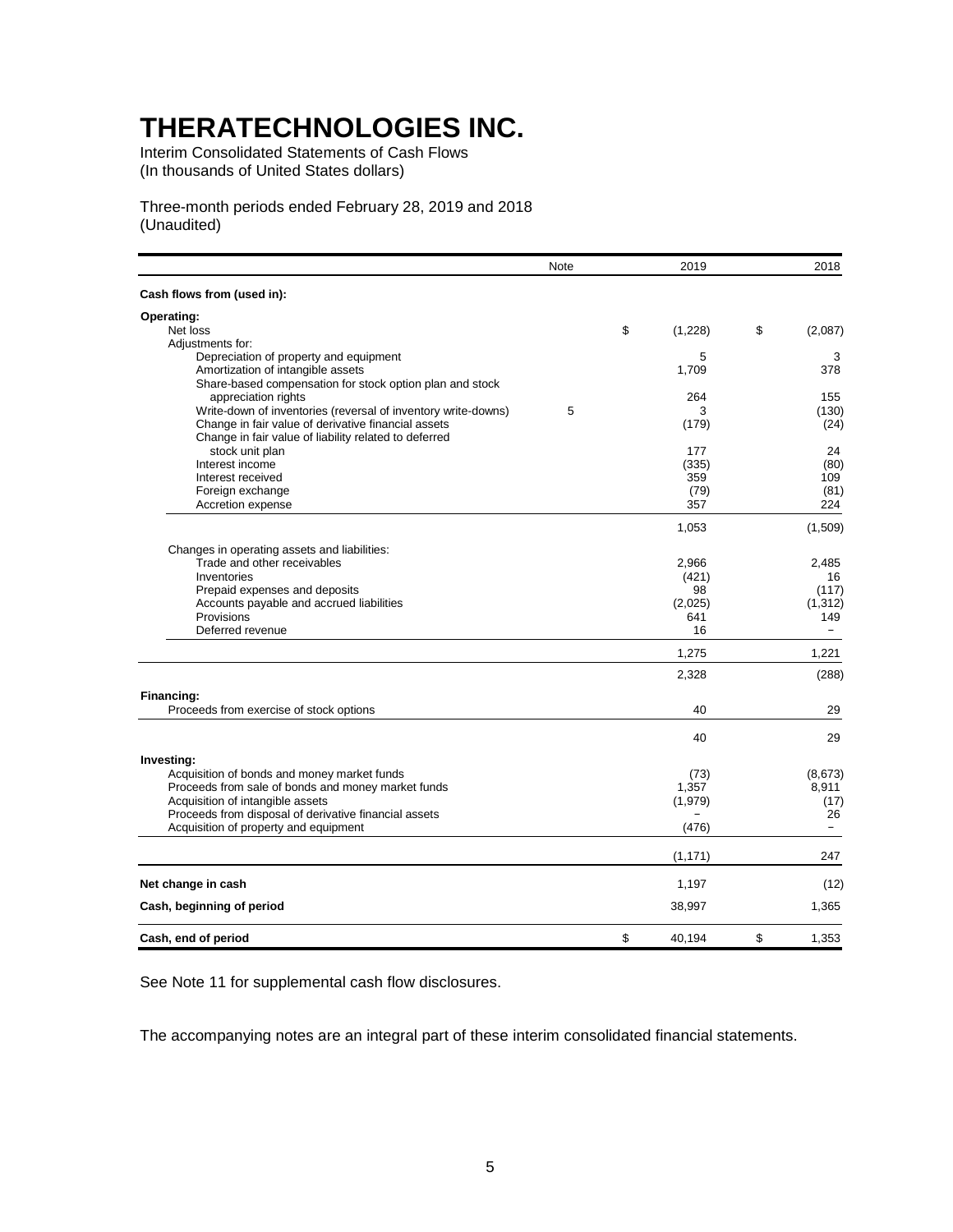Notes to Interim Consolidated Financial Statements (In thousands of United States dollars except for share and per share amounts)

Three-month periods ended February 28, 2019 and 2018 (Unaudited)

Theratechnologies Inc. is a specialty pharmaceutical company addressing unmet medical needs by bringing to market specialized therapies for people with orphan medical conditions, including those living with HIV.

The interim consolidated financial statements include the accounts of Theratechnologies Inc. and its wholly-owned subsidiaries (together referred to as the "Company" and individually as the "subsidiaries of the Company").

Theratechnologies Inc. is governed by the *Business Corporations Act* (Québec) and is domiciled in Québec, Canada. The Company is located at 2015 Peel Street, Montréal, Québec, H3A 1T8.

### **1. Basis of preparation:**

(a) Accounting framework:

These unaudited interim consolidated financial statements ("interim financial statements"), including comparative information, have been prepared using accounting policies consistent with International Financial Reporting Standards ("IFRS") as issued by the International Accounting Standards Board ("IASB") and in accordance with International Accounting Standard ("IAS") 34, *Interim Financial Reporting*.

Certain information, in particular the accompanying notes normally included in the annual consolidated financial statements prepared in accordance with IFRS, has been omitted or condensed. These interim financial statements do not include all disclosures required under IFRS and, accordingly, should be read in conjunction with the annual consolidated financial statements for the year ended November 30, 2018 and the notes thereto. These interim financial statements have not been reviewed by the Company's auditors.

These interim financial statements have been authorized for issue by the Company's Audit Committee on April 3, 2019.

(b) Summary of accounting policies:

Except as described in Note 2(b), the significant accounting policies as disclosed in the Company's annual consolidated financial statements for the year ended November 30, 2018 have been applied consistently in the preparation of these interim financial statements.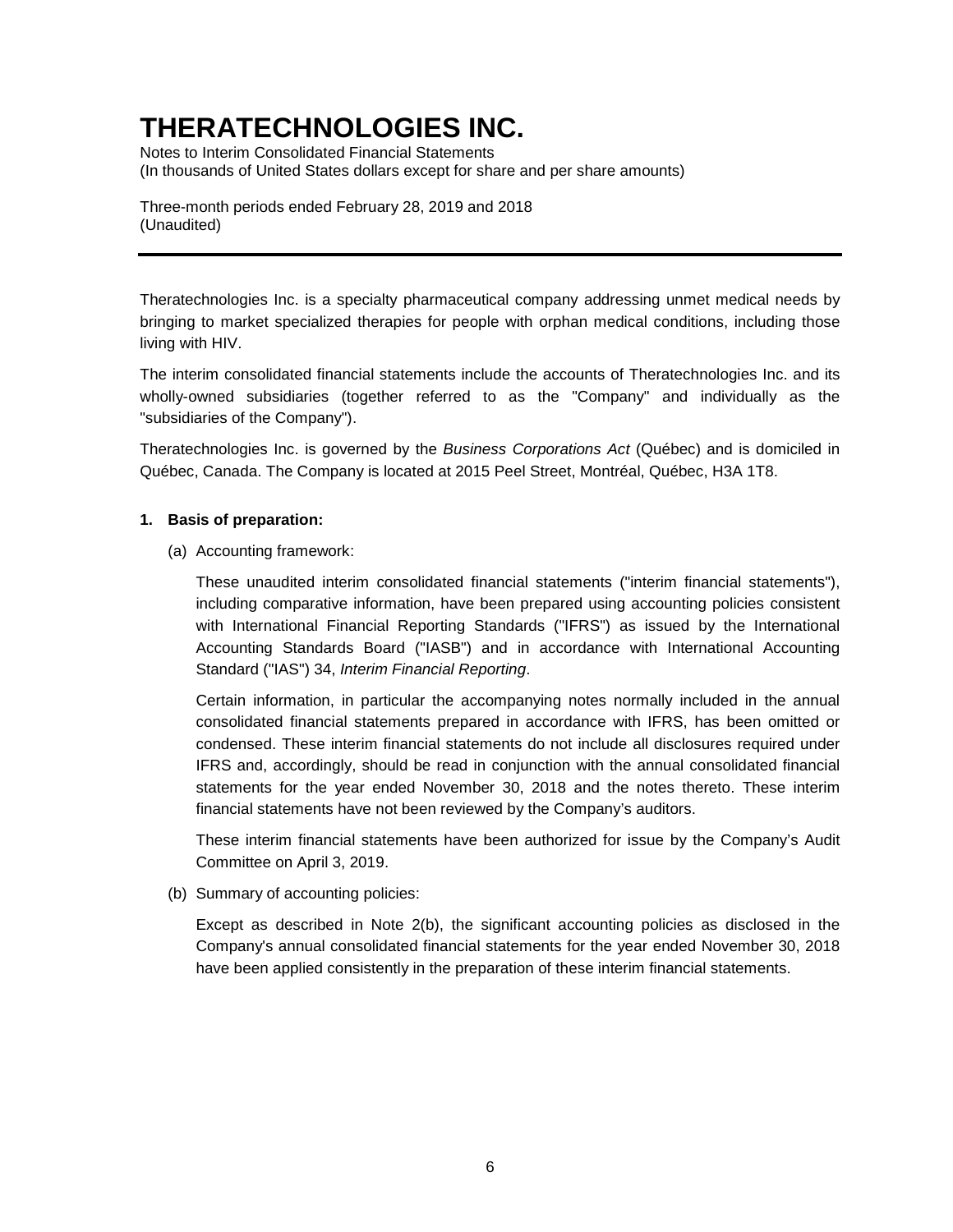Notes to Interim Consolidated Financial Statements (continued) (In thousands of United States dollars except for share and per share amounts)

Three-month periods ended February 28, 2019 and 2018 (Unaudited)

#### **1. Basis of preparation (continued):**

(c) Basis of measurement:

The Company's interim financial statements have been prepared on a going concern and historical cost bases, except for financial assets at fair value through other comprehensive income, financial assets at fair value through profit or loss, derivative financial assets, liabilities related to cash-settled share-based arrangements and derivative financial liabilities, which are measured at fair value. Equity-classified shared-based payment arrangements are measured at fair value at grant date pursuant to IFRS 2, *Share-based payment*.

The methods used to measure fair value are discussed further in Note 13.

(d) Use of estimates and judgments:

The preparation of the Company's interim financial statements in conformity with IFRS requires management to make estimates and assumptions that affect the reported amounts of assets and liabilities and disclosure of contingent assets and liabilities at the date of the interim financial statements, and the reported amounts of revenues and expenses during the reporting periods.

Information about critical judgments in applying accounting policies and assumptions and estimation uncertainties that have the most significant effect on the amounts recognized in the interim financial statements are disclosed in Note 1 of the annual consolidated financial statements as at November 30, 2018.

(e) Functional and presentation currency:

The Company's functional currency is the United States dollar ("USD"). Prior to these interim financial statements, the presentation currency was the Canadian dollar ("CAD"). ln 2019, management decided to change the presentation currency from the CAD to the USD to better reflect the market the Company operates in. As such, these interim financial statements are now presented in USD, together with the comparative numbers as at November 30, 2018 and for the three-month period ended February 28, 2018. The Company has also presented an opening consolidated statement of financial position as at December 1, 2017 in USD.

All financial information presented in USD has been rounded to the nearest thousand.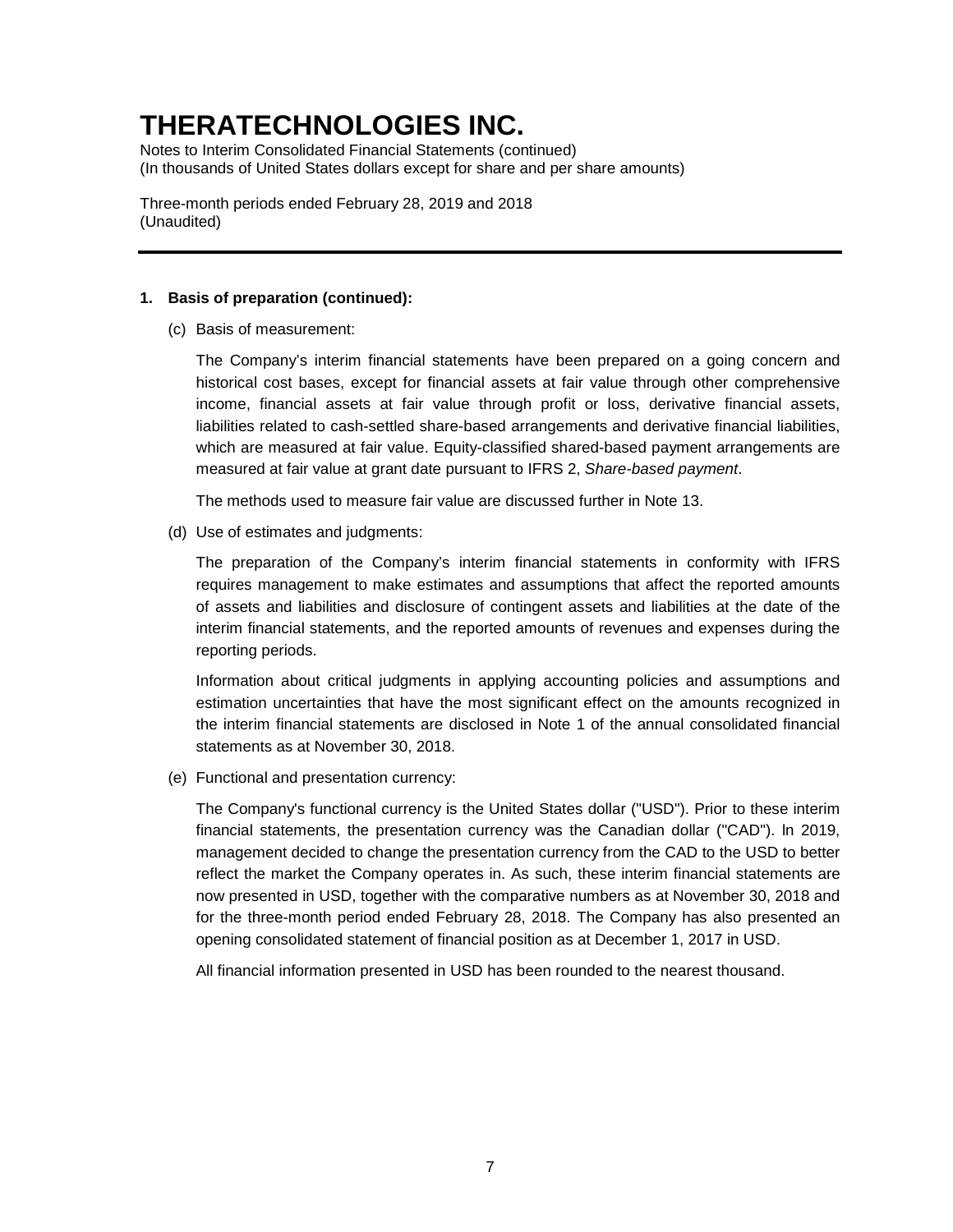Notes to Interim Consolidated Financial Statements (continued) (In thousands of United States dollars except for share and per share amounts)

Three-month periods ended February 28, 2019 and 2018 (Unaudited)

#### **2. Recent changes in accounting standards:**

(a) Adoption of new accounting policies in the reporting periods

Amendments to IFRS 3, *Business Combinations* (Definition of a Business)

On October 22, 2018, the IASB issued amendments to IFRS 3, *Business Combinations*, that seek to clarify whether a transaction results in an asset or a business acquisition. The amendments apply to businesses acquired in annual reporting periods beginning on or after January 1, 2020. Early application is permitted. The amended definition emphasises that the output of a business is to provide goods and services to customers, whereas the previous definition focused on returns in the form of dividends, lower costs or other economic benefits to investors and others.

The amendments include an election to use a concentration test. This is a simplified assessment that results in an asset acquisition if substantially all of the fair value of the gross assets is concentrated in a single identifiable asset or a group of similar identifiable assets. If a preparer chooses not to apply the concentration test, or the test is failed, then the assessment focuses on the existence of a substantive process. The Company early adopted the amendments with a date of initial application of December 1, 2018 and applied the amendment in connection with the Katana acquisition (Note 6).

#### IFRS 9, *Financial Instruments*

The Company adopted all of the requirements of IFRS 9, *Financial Instruments* ("IFRS 9") with a date of initial application of December 1, 2018. IFRS 9 does not require restatement of comparative periods. This standard establishes principles for the financial reporting classification and measurement of financial assets and financial liabilities. This standard also incorporates a new hedging model which increases the scope of hedged items eligible for hedge accounting and aligns hedge accounting more closely with risk management. This standard also amends the impairment model by introducing a new "expected credit loss" model for calculating impairment. This new standard increases required disclosures about an entity's risk management strategy, cash flows from hedging activities and the impact of hedge accounting on the consolidated financial statements.

IFRS 9 uses a single approach to determine whether a financial asset is measured at amortized cost or fair value, replacing the multiple rules in IAS 39, *Financial Instruments - Recognition and Measurement* ("IAS 39"). The approach in IFRS 9 is based on how an entity manages its financial instruments and the contractual cash flow characteristics of the financial assets. Most of the requirements in IAS 39 for classification and measurement of financial liabilities were carried forward in IFRS 9.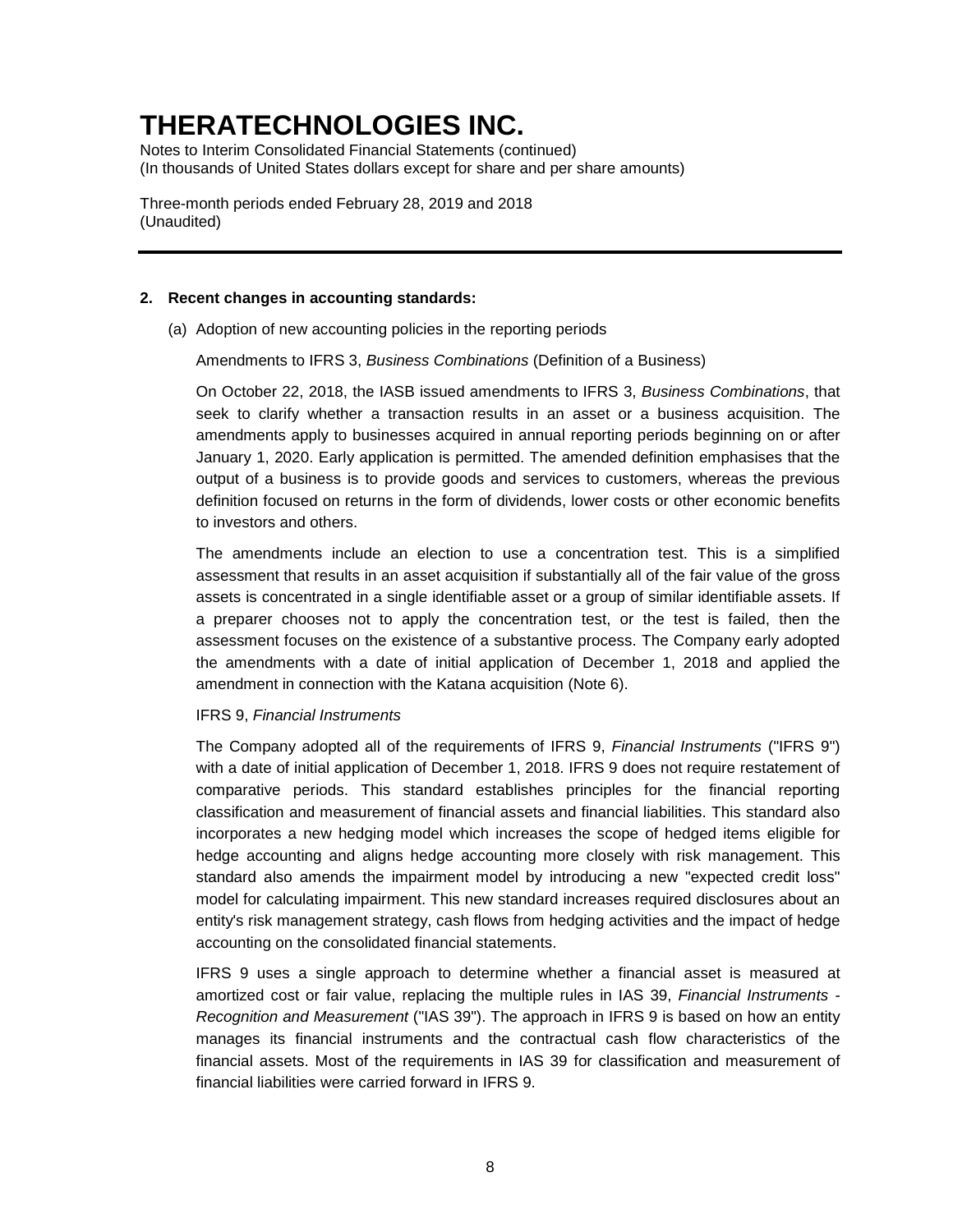Notes to Interim Consolidated Financial Statements (continued) (In thousands of United States dollars except for share and per share amounts)

Three-month periods ended February 28, 2019 and 2018 (Unaudited)

### **2. Recent changes in accounting standards:**

(a) Adoption of new accounting policies in the reporting periods (continued)

IFRS 9, *Financial Instruments* (continued)

The following summarizes the classification and measurement changes for the Company's non-derivative and derivative financial assets and financial liabilities as a result of the adoption of IFRS 9.

|                                                               | <b>IAS 39</b>                                              | IFRS 9                                           |
|---------------------------------------------------------------|------------------------------------------------------------|--------------------------------------------------|
| Financial assets:                                             |                                                            |                                                  |
| Cash                                                          | Loans and receivables                                      | Amortized cost                                   |
| <b>Bonds</b>                                                  | Available for sale                                         | Fair value through other<br>comprehensive income |
| Money market funds                                            | Available for sale                                         | Fair value through profit or loss                |
| Trade and other receivables<br>Non-hedge derivative           | Loans and receivables                                      | Amortized cost                                   |
| assets                                                        | Fair value through profit or loss                          | Fair value through profit or loss                |
| Financial liabilities:<br>Accounts payable and                |                                                            |                                                  |
| accrued liabilities                                           | Other financial liabilities                                | Amortized cost                                   |
| Convertible unsecured<br>senior notes<br>Long-term obligation | Other financial liabilities<br>Other financial liabilities | Amortized cost<br>Amortized cost                 |
|                                                               |                                                            |                                                  |

The accounting for these instruments and the line item in which they are included in the balance sheet were unaffected by the adoption of IFRS 9, except for money market funds for which fair value was measured through other comprehensive income under IAS 39 and is now measured through profit or loss under IFRS 9.

The new expected credit loss ("ECL") impairment model applies to financial assets measured at amortized cost and debt investments at fair value through other comprehensive income ("FVOCI"). The Company has determined that the application of IFRS 9's impairment requirements at December 1, 2018 results in no adjustment for the allowance for impairment on trade and other receivables. Over 98.6% of the Company's revenue is attributable to sales transactions with one customer: RxCrossroads (see Note 14). At December 1, 2018 and February 28, 2019, none of the trade and other receivables were overdue and the total allowance for impairment of receivables recorded during the period was nil.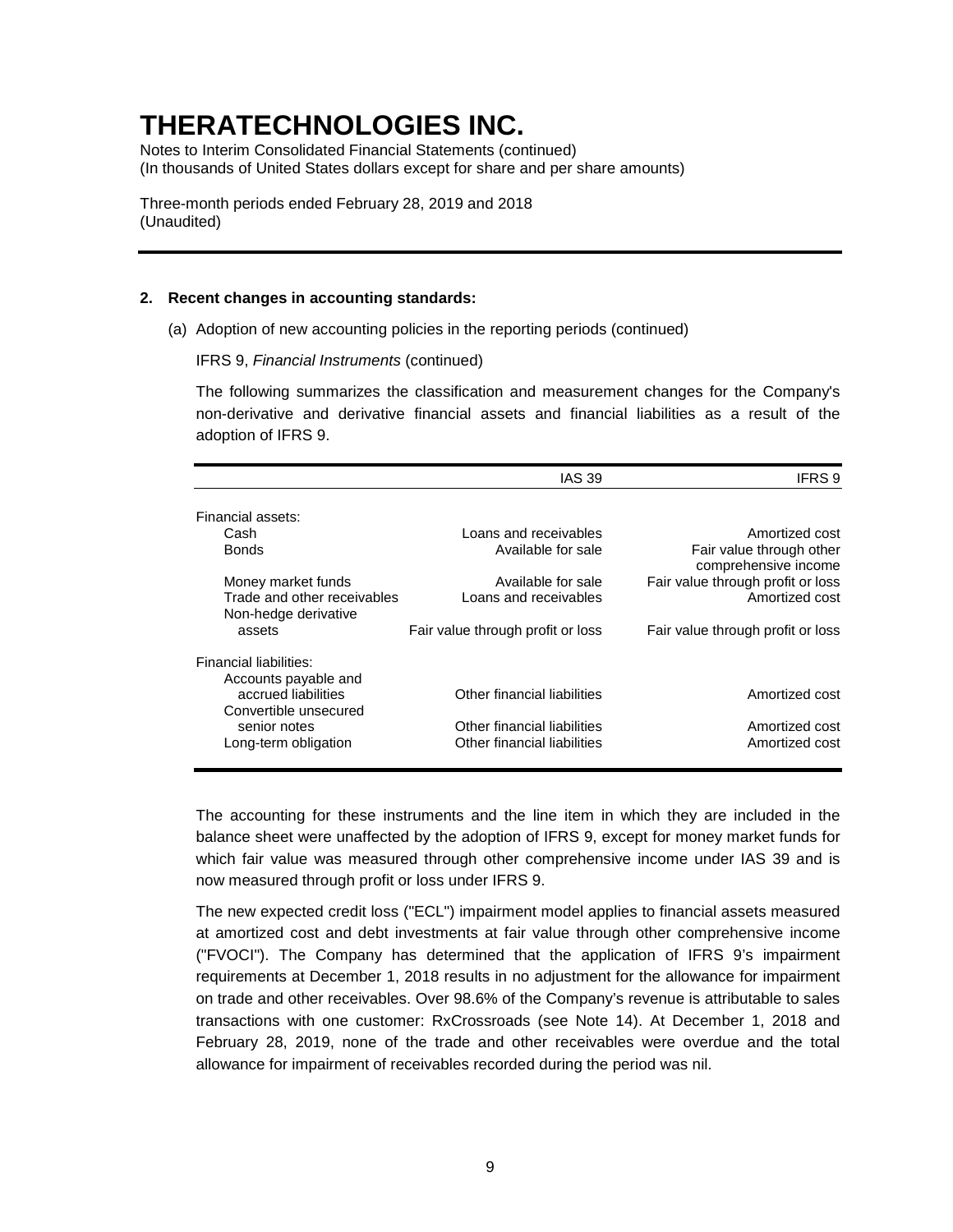Notes to Interim Consolidated Financial Statements (continued) (In thousands of United States dollars except for share and per share amounts)

Three-month periods ended February 28, 2019 and 2018 (Unaudited)

### **2. Recent changes in accounting standards:**

(a) Adoption of new accounting policies in the reporting periods (continued)

IFRS 9, *Financial Instruments* (continued)

The Company also holds bonds that are classified and measured at FVOCI. Bonds held are mostly issued by government and municipalities, which have a high credit rating. Per IFRS 9, for the purpose of the impairment test, the credit risk on the bonds held is considered low as the borrowers have a strong capacity to meet their contractual cash flow obligations in the near term and adverse changes in economic and business conditions in the longer term may, but will not necessarily, reduce the ability of the borrower to fulfill its contractual cash flow obligations. As such, as of transition date, management has assumed that the risk on these financial instruments has not increased since initial recognition. The Company assessed the expected credit loss over a 12-month period to be minimal and impairment recorded during the period was nil.

### IFRS 15, *Revenue from Contracts with Customers*

IFRS 15 establishes a comprehensive framework for determining whether, how much and when revenue is recognized. It replaces IAS 18, *Revenue*, IAS 11, *Construction Contracts* and related interpretations. Under IFRS 15, revenue is recognized when a customer obtains control of the goods or services. The Company has adopted IFRS 15 using the modified retrospective method without practical expedients, with the effect of initially applying this standard recognized at the date of initial application of December 1, 2018. Accordingly, the information presented for 2018 has not been restated. The adoption of the standard did not have a material impact on the financial statements.

(b) Update to significant accounting policies

As a result to the initial adoption of IFRS 9 and IFRS 15, as described above, the Company has updated its significant accounting policies as follows:

Revenue from contracts with customers

Net sales

The Company derives revenue from the sale of finished goods, which include Trogarzo® and *EGRIFTA*®. The Company recognizes revenue at a point in time when it transfers control of the finished goods to a customer, which generally occurs upon delivery of the finished goods to the customer's premises.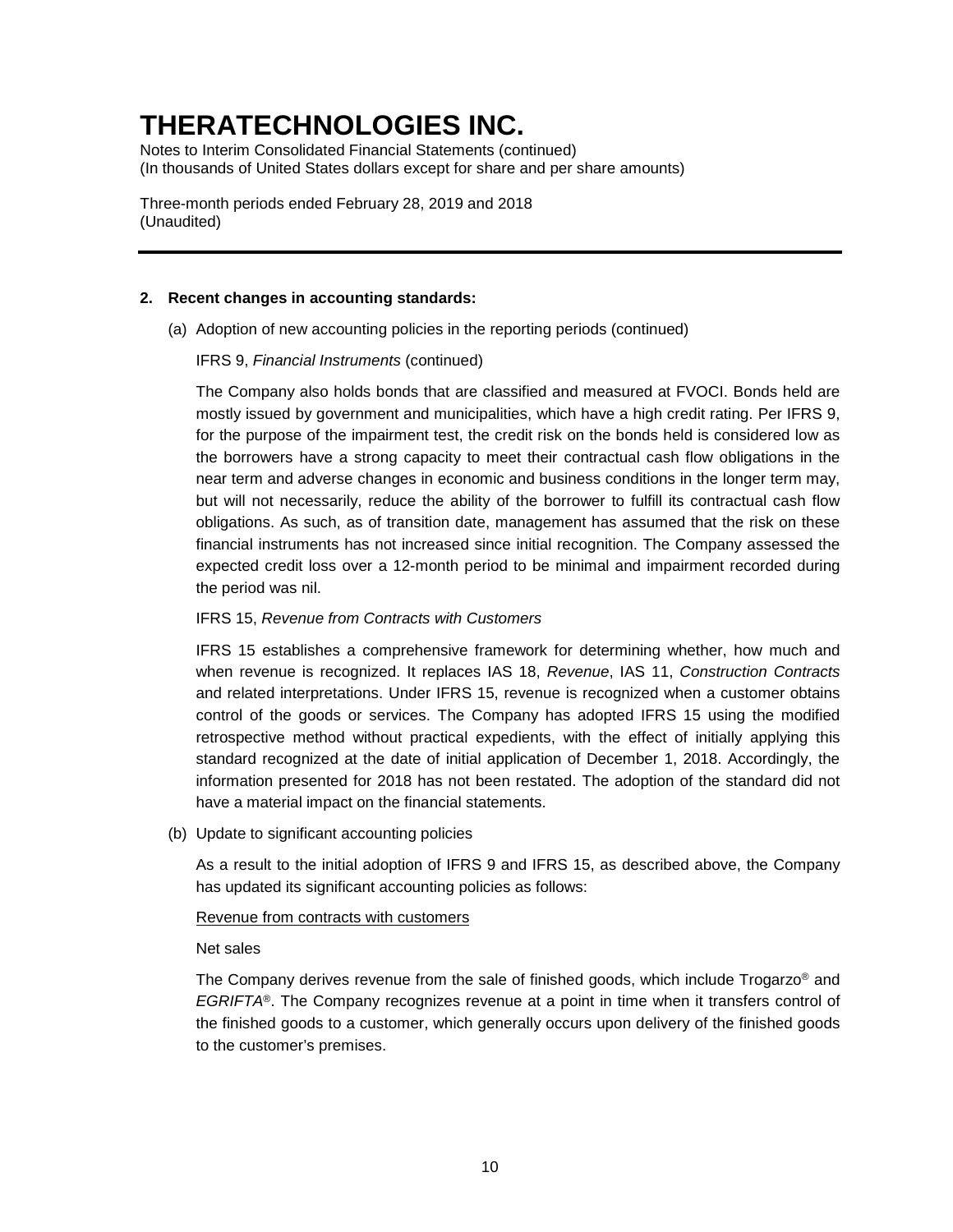Notes to Interim Consolidated Financial Statements (continued) (In thousands of United States dollars except for share and per share amounts)

Three-month periods ended February 28, 2019 and 2018 (Unaudited)

### **2. Recent changes in accounting standards (continued):**

(b) Update to significant accounting policies (continued)

Revenue from contracts with customers (continued)

Net sales (continued)

Some arrangements for the sale of finished goods provide for customer cash discounts for prompt payment, allowances, rights of return, rebates on sales made under governmental and commercial rebate programs, chargebacks on sales made to government agencies and retail pharmacies and distribution fees, which gives rise to variable consideration. At the time of sale, estimates are made for items giving rise to variable consideration based on the terms of the arrangement. The variable consideration is estimated at contract inception using the most likely amount method and revenue is only recognized to the extent that a significant reversal of revenue is not expected to occur. The estimate is based on historical experience, current trends, relevant statutes with respect to governmental pricing programs, contractual sales terms, contractual terms with distributors and other known factors. Sales are recorded net of customer discounts, rebates, chargebacks, distribution fees and estimated sales returns, and exclude sales taxes. A refund liability and a right to recover returned goods asset are recognized for expected returns in relation to sales made before the end of the reporting period. The right to recover returned goods asset is measured at the former carrying amount of the inventory less any expected costs to recover goods. The Company reviews its estimate of expected returns on a quarterly basis, adjusting for the amounts of the asset and liability accordingly.

### Financial instruments

#### *Financial assets*

The Company initially recognizes financial assets on the trade date at which the Company becomes a party to the contractual provisions of the instrument. Financial assets are initially measured at fair value. If the financial asset is not subsequently accounted for at fair value through profit or loss, then the initial measurement includes transaction costs that are directly attributable to the asset's acquisition or issue. On initial recognition, the Company classifies its financial assets as measured at amortized cost, FVOCI or fair value through profit or loss ("FVPL"), depending on its business model for managing the financial assets and the contractual cash flow characteristics of the financial assets.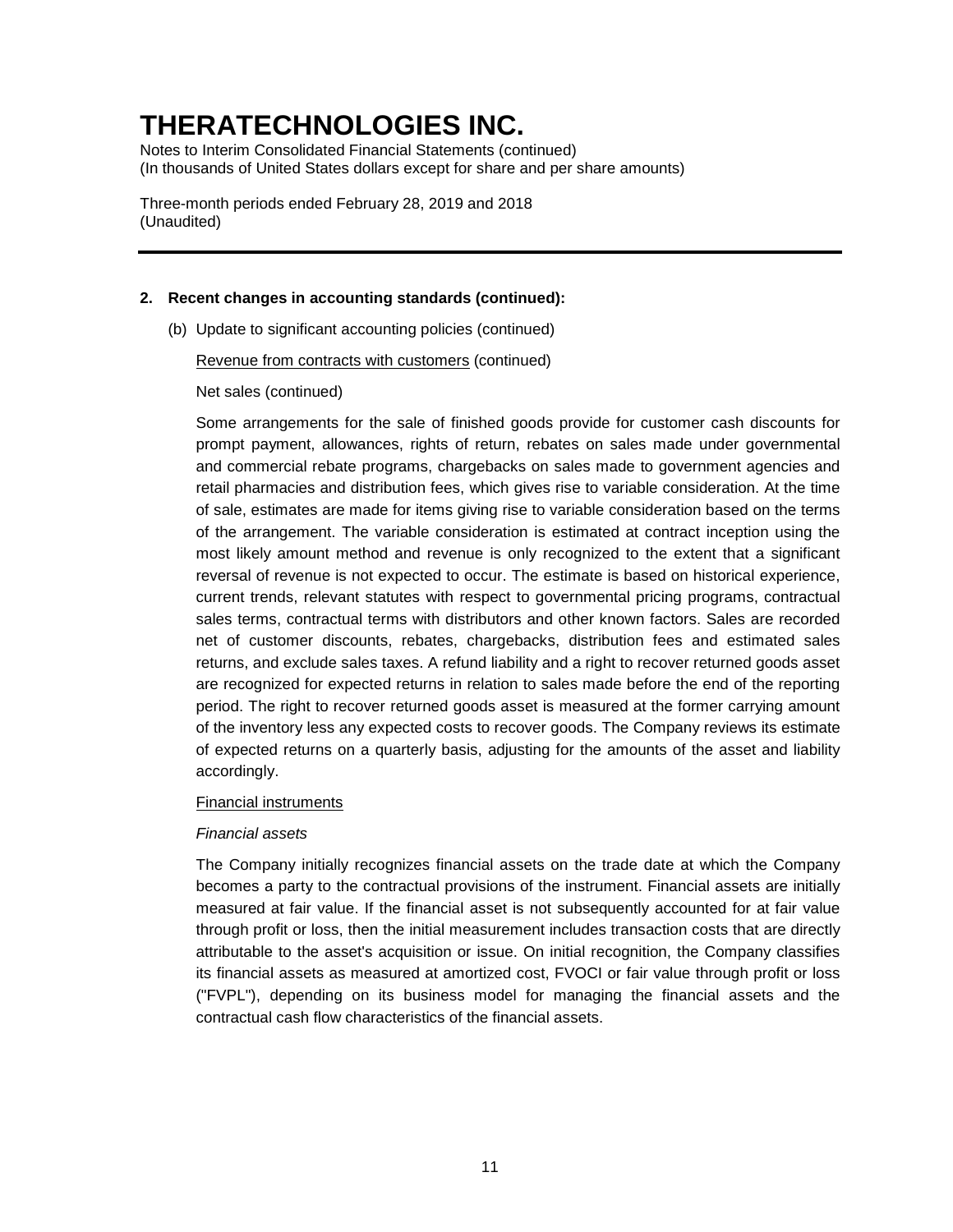Notes to Interim Consolidated Financial Statements (continued) (In thousands of United States dollars except for share and per share amounts)

Three-month periods ended February 28, 2019 and 2018 (Unaudited)

### **2. Recent changes in accounting standards (continued):**

(b) Update to significant accounting policies (continued)

Financial instruments (continued)

*Financial assets* (continued)

(i) Financial assets measured at amortized cost

A financial asset is measured at amortized cost, using the effective interest method and net of any impairment loss, if it meets both of the following conditions and is not designated at fair value though profit or loss:

- it is held within a business model whose objective is to hold assets to collect contractual cash flows; and
- its contractual terms give rise, on specified dates, to cash flows that are solely payments of principal and interest on the principal amount outstanding.

The Company currently classifies its cash and trade and other receivables as financial assets measured at amortized cost.

(ii) Financial assets measured at fair value through other comprehensive income

A debt investment is measured at fair value through other comprehensive income if it meets both of the following conditions and is not designated at fair value though profit or loss:

- it is held within a business model whose objective is achieved by both collecting contractual cash flows and selling financial assets; and
- its contractual terms give rise, on specified dates, to cash flows that are solely payments of principal and interest on the principal amount outstanding.

These assets are subsequently measured at fair value. Interest income calculated using the effective interest method, foreign exchange gains and losses and impairment are recognized in profit or loss. Other net gains and losses are recognized in other comprehensive income. When an investment is derecognized, gains or losses accumulated in other comprehensive income are reclassified to profit or loss.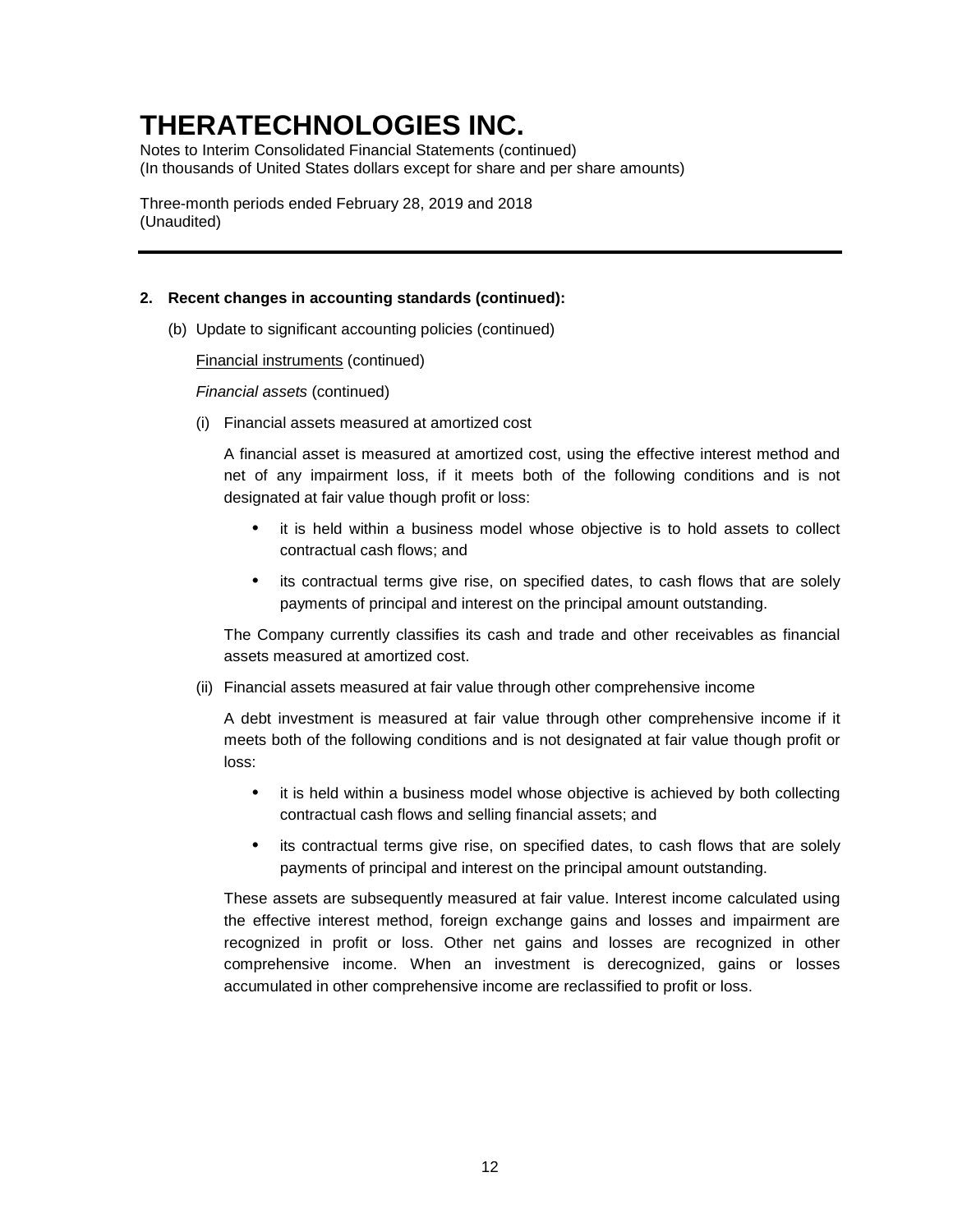Notes to Interim Consolidated Financial Statements (continued) (In thousands of United States dollars except for share and per share amounts)

Three-month periods ended February 28, 2019 and 2018 (Unaudited)

### **2. Recent changes in accounting standards (continued):**

(b) Update to significant accounting policies (continued)

Financial instruments (continued)

*Financial assets* (continued)

(ii) Financial assets measured at fair value through other comprehensive income (continued)

On initial recognition of an equity investment that is not held for trading, the Company may irrevocably elect to present subsequent changes in the investment's fair value in other comprehensive income. This election is made on an investment-by-investment basis. These assets are subsequently measured at fair value. Dividends are recognized in profit or loss, unless the dividend clearly represents a repayment of part of the cost of the investment, and other net gains and losses are recognized in other comprehensive income and are never reclassified in profit or loss.

The Company currently classifies its bonds as financial assets measured at fair value through other comprehensive income.

(iii) Financial assets measured at fair value through profit or loss

All financial assets not classified as measured at amortized cost or fair value through other comprehensive income as described above are measured at fair value though profit or loss. These assets are subsequently measured at fair value and changes therein, including any interest or dividend income, are recognized in profit or loss. The Company currently classifies its money market funds as financial assets measured at fair value.

The Company derecognizes a financial asset when the contractual rights to the cash flows from the asset expire, or it transfers the rights to receive the contractual cash flows on the financial asset in a transaction in which substantially all the risks and rewards of ownership of the financial asset are transferred.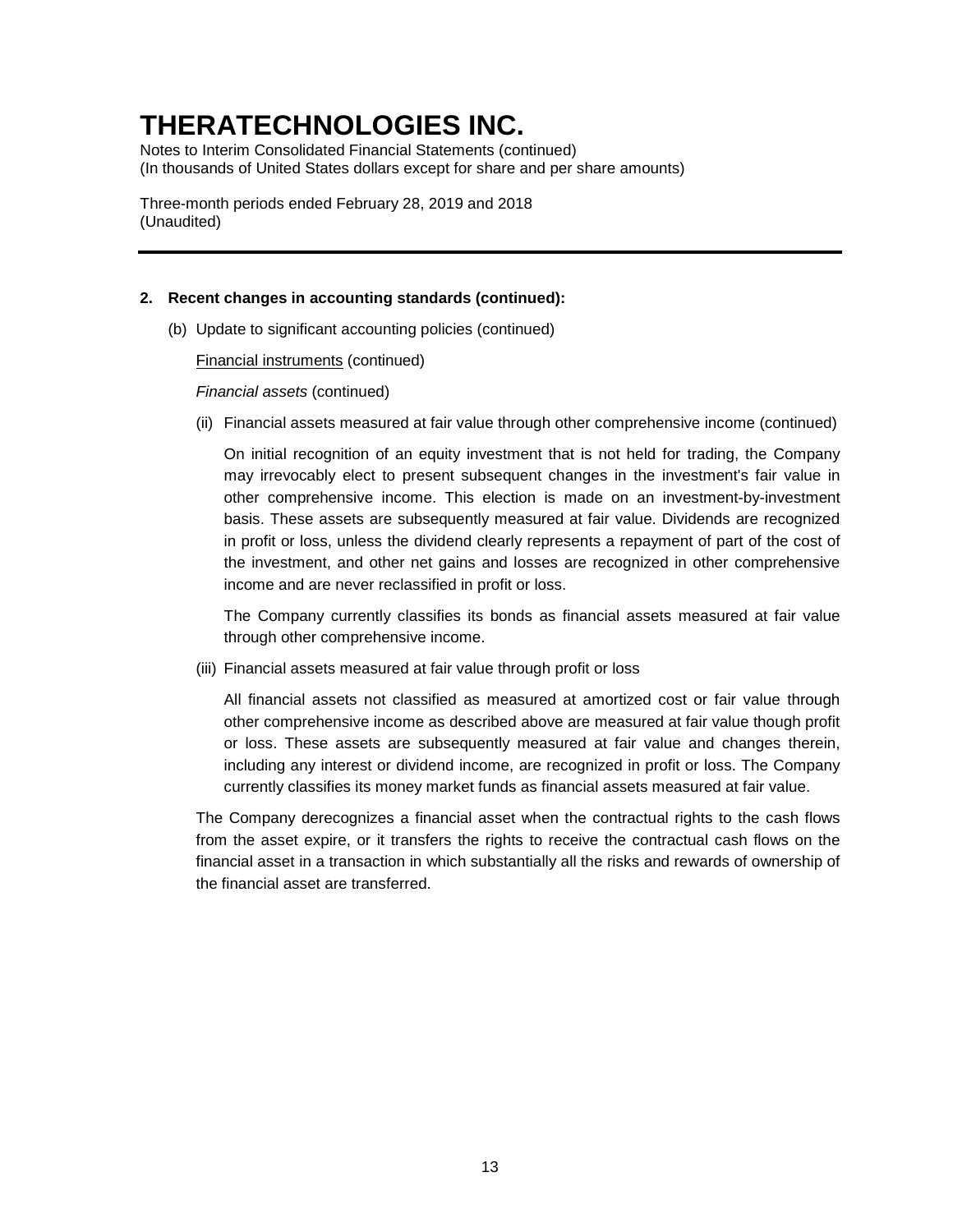Notes to Interim Consolidated Financial Statements (continued) (In thousands of United States dollars except for share and per share amounts)

Three-month periods ended February 28, 2019 and 2018 (Unaudited)

### **2. Recent changes in accounting standards (continued):**

(b) Update to significant accounting policies (continued)

Financial instruments (continued)

#### *Financial liabilities*

Financial liabilities are classified into the following categories.

(i) Financial liabilities at fair value through profit or loss

A financial liability is classified at fair value through profit or loss if it is classified as heldfor-trading, it is a derivative or it is designated as such on initial recognition. Financial liabilities at fair value are measured at fair value and net gains and losses, including interest expense, are recognized in profit or loss. The Company currently has no financial liabilities measured at fair value through profit or loss.

(ii) Financial liabilities measured at amortized cost

This category includes all financial liabilities, other than those measured at fair value through profit or loss. A financial liability is subsequently measured at amortized cost using the effective interest method. The Company currently classifies accounts payable and accrued liabilities, convertible unsecured senior notes and long-term obligation as financial liabilities measured at amortized cost.

The Company derecognizes a financial liability when its contractual obligations are discharged or cancelled, or expired.

### *Offsetting of financial instruments*

Financial assets and liabilities are offset and the net amount presented in the statement of financial position when, and only when, the Company has a legal right to set off the amounts and intends either to settle them on a net basis or to realize the asset and settle the liability simultaneously.

### **Impairment**

#### *Financial assets*

At each reporting date, the Company recognizes loss allowances for ECLs on financial assets carried at amortized cost and debt securities at FVOCI. The Company's trade and other receivables are accounts receivables with no financing component and which have maturities of less than 12 months and, as such, the Company has chosen to apply the simplified approach for ECL. As a result, the Company does not track changes in credit risk related to its trade and other receivables, but instead recognizes a loss allowance based on lifetime ECLs at each reporting date.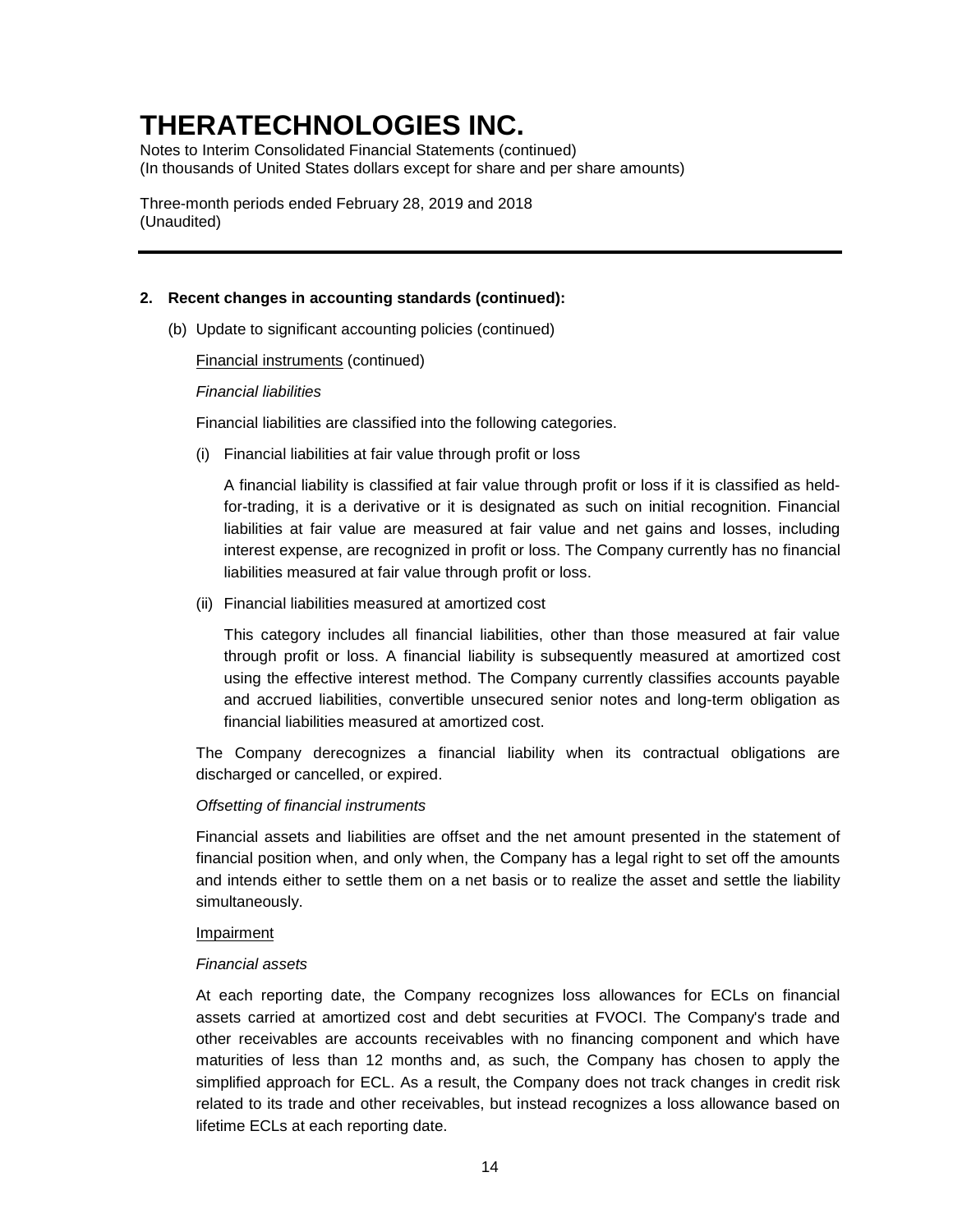Notes to Interim Consolidated Financial Statements (continued) (In thousands of United States dollars except for share and per share amounts)

Three-month periods ended February 28, 2019 and 2018 (Unaudited)

### **2. Recent changes in accounting standards (continued):**

(b) Update to significant accounting policies (continued)

Impairment (continued)

*Financial assets* (continued)

For other financial assets subject to impairment, the Company measures loss allowances at an amount equal to lifetime ECLs, except for the following, which are measured at 12-month ECLs:

- debt securities that are determined to have low credit risk at the reporting date; and
- other debt securities and bank balances for which credit risk (i.e. the risk of default occurring over the expected life of the financial instrument) has not increased significantly since initial recognition.

The Company considers a debt security to have a low credit risk when its credit risk rating is equivalent or above investment grade credit rating such as its bonds classified at FVOCI.

The Company's approach to ECLs reflects a probability-weighted outcome, the time value of money and reasonable and supportable information that is available without undue cost or effort at the reporting date about past events, current conditions and forecasts of future economic conditions.

### **3. Disaggregation of revenue:**

Net sales by product were as follows:

|                                                                   |    | 2019           |   | 2018  |
|-------------------------------------------------------------------|----|----------------|---|-------|
| EGRIFTA <sup>®</sup> net sales<br>Trogarzo <sup>®</sup> net sales | \$ | 8,962<br>6,134 | S | 8,113 |
|                                                                   | S  | 15,096         | S | 8,113 |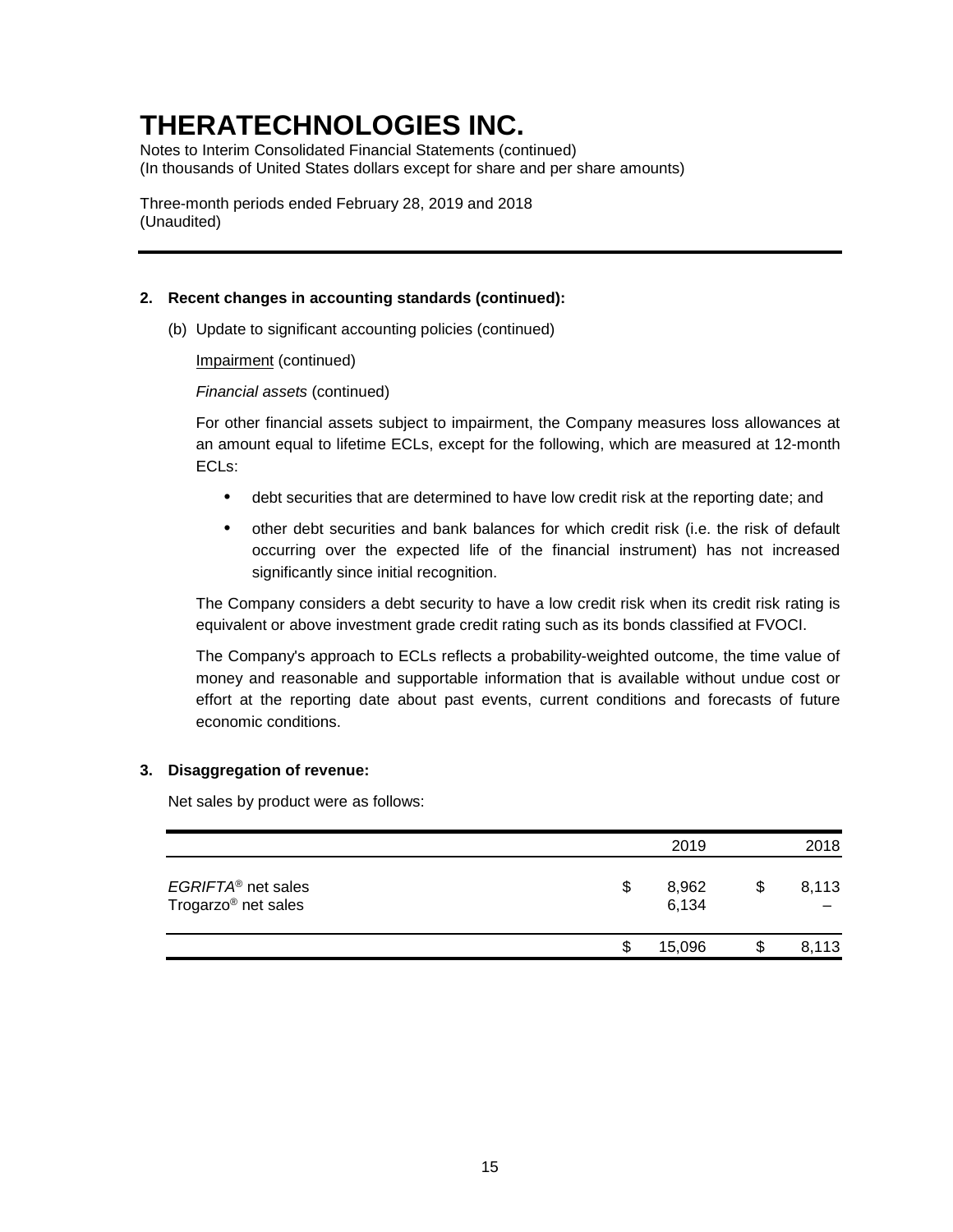Notes to Interim Consolidated Financial Statements (continued) (In thousands of United States dollars except for share and per share amounts)

Three-month periods ended February 28, 2019 and 2018 (Unaudited)

### **4. Finance income and finance costs:**

|                                                     | 2019        |   | 2018  |
|-----------------------------------------------------|-------------|---|-------|
| Interest income                                     | \$<br>335   | S | 80    |
| Accretion expense                                   | (357)       |   | (224) |
| Interest on convertible unsecured senior notes      | (812)       |   |       |
| Bank charges                                        |             |   | 2     |
| Net foreign currency gain                           | 64          |   | 66    |
| Gain on financial instruments carried at fair value |             |   |       |
| Finance costs                                       | (1, 103)    |   | (156) |
| Net finance cost recognized in net profit or loss   | \$<br>(768) |   | 76)   |

### **5. Inventories:**

Inventories were written down to net realizable value by an amount of \$3 in 2019 (2018 - \$(130)), of which nil (2018 - \$(130)) is recorded in cost of sales as other production-related (income) costs and \$3 (2018 - nil) was recorded in cost of goods sold.

The write-downs in 2019 and 2018 are related to losses incurred during the conversion of raw materials to finished goods and losses associated with expired goods.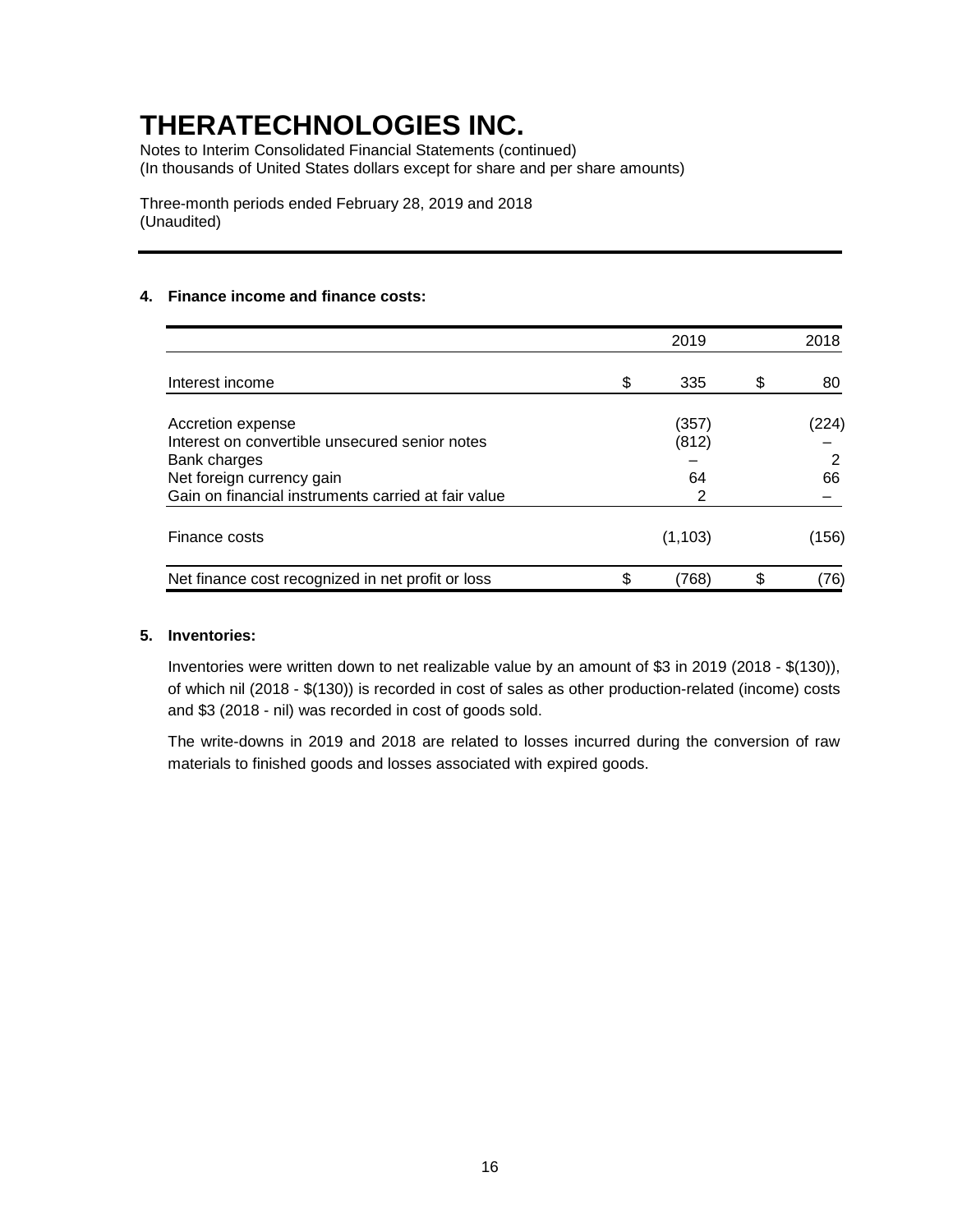Notes to Interim Consolidated Financial Statements (continued) (In thousands of United States dollars except for share and per share amounts)

Three-month periods ended February 28, 2019 and 2018 (Unaudited)

### **6. Intangible assets:**

|                                                            | Commercialization<br>rights - Trogarzo <sup>®</sup><br>North American<br>Territory | Commercialization<br>European<br>Territory | rights - Trogarzo <sup>®</sup> Commercialization<br>rights -<br>EGRIFTA <sup>®</sup> | Katana -<br>Technology | Total                      |
|------------------------------------------------------------|------------------------------------------------------------------------------------|--------------------------------------------|--------------------------------------------------------------------------------------|------------------------|----------------------------|
| Cost                                                       |                                                                                    |                                            |                                                                                      |                        |                            |
| Balance as at<br>November 30, 2017<br>and 2018             | \$<br>5,207                                                                        | \$<br>3,055                                | \$<br>14,041                                                                         | \$<br>\$               | 22,303                     |
| Additions                                                  | 6,765                                                                              |                                            |                                                                                      | 2,045                  | 8,810                      |
| Balance as at<br>February 28, 2019                         | \$<br>11,972                                                                       | \$<br>3,055                                | \$<br>14,041                                                                         | \$<br>$2,045$ \$       | 31,113                     |
| <b>Accumulated amortization</b>                            |                                                                                    |                                            |                                                                                      |                        |                            |
| Balance as at<br>November 30, 2017                         | \$                                                                                 | \$                                         | \$<br>5,415                                                                          | \$<br>\$               | 5,415                      |
| Amortization                                               | 257                                                                                |                                            | 1,510                                                                                |                        | 1,767                      |
| Balance as at<br>November 30, 2018                         | 257                                                                                |                                            | 6,925                                                                                |                        | 7,182                      |
| Amortization                                               | 110                                                                                |                                            | 378                                                                                  |                        | 488                        |
| Balance as at<br>February 28, 2019                         | \$<br>367                                                                          | \$                                         | \$<br>7,303                                                                          | \$<br>\$               | 7,670                      |
| <b>Carrying amounts</b>                                    |                                                                                    |                                            |                                                                                      |                        |                            |
| February 28, 2019<br>November 30, 2018<br>December 1, 2017 | \$<br>11,605<br>4,950<br>5,207                                                     | \$<br>3,055<br>3,055<br>3,055              | \$<br>6,738<br>7,116<br>8,626                                                        | \$<br>$2,045$ \$       | 23,443<br>15,121<br>16,888 |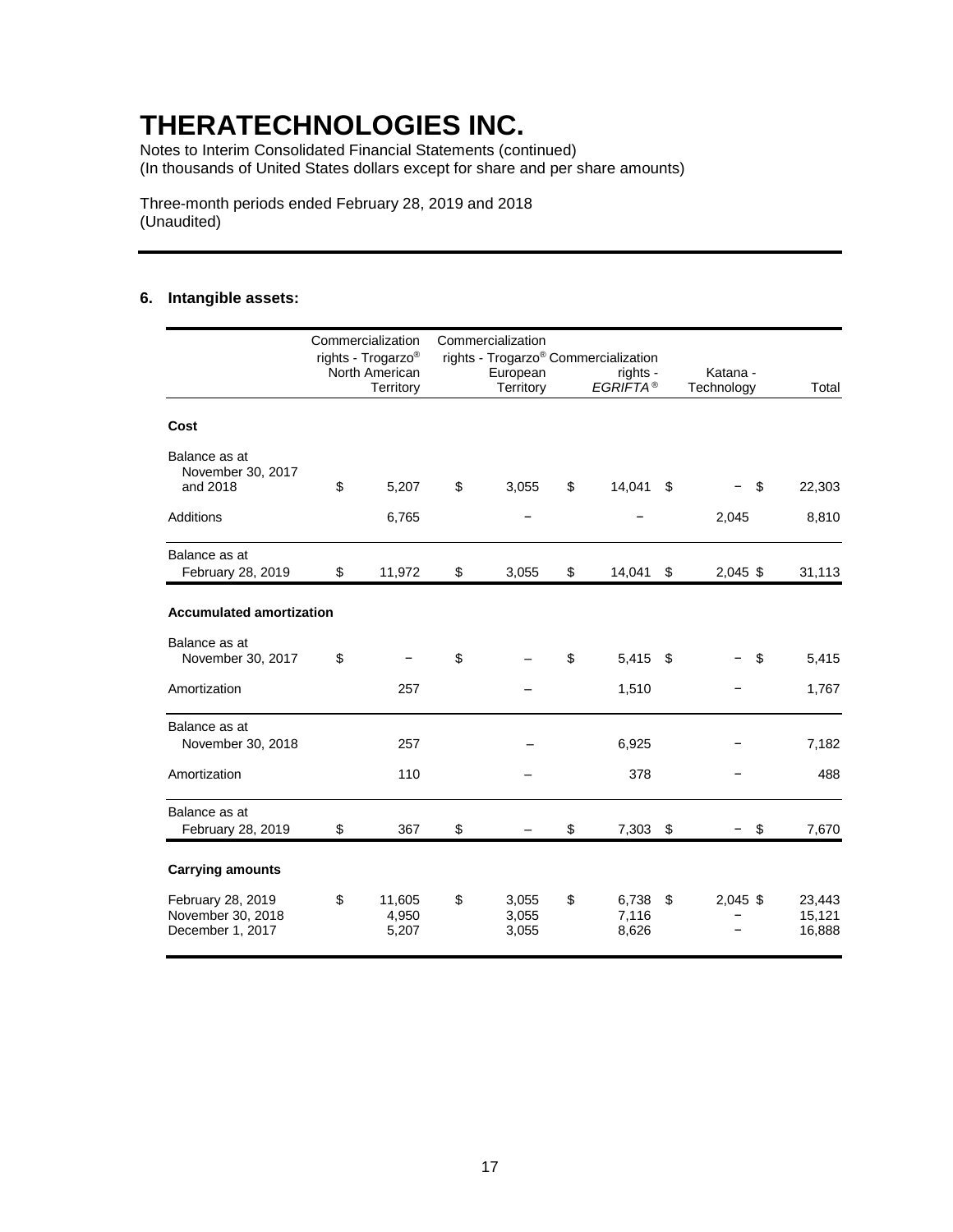Notes to Interim Consolidated Financial Statements (continued) (In thousands of United States dollars except for share and per share amounts)

Three-month periods ended February 28, 2019 and 2018 (Unaudited)

### **6. Intangible assets (continued):**

The amortization expense of \$488 (2018 - \$378) is included in selling and market development expenses.

### Commercialization rights - Trogarzo® North American Territory

The Company accrued and recorded the first commercial milestone payment under the terms of its distribution and marketing agreement with TaiMed ("TaiMed Agreement") for an amount of \$6,765 (Note 8) as the Company determined that it is probable that the milestone will be paid.

### Katana - Technology

On February 25, 2019, the Company acquired Katana Biopharma Inc. ("Katana").

Katana is the worldwide exclusive licensee of a technology platform using peptides as a vehicle to specifically deliver existing cytotoxic agents to sortilin receptors, which are overexpressed on cancer cells. The license was entered into on February 25, 2019 with Transfert Plus, L.P. (an affiliate of Aligo Innovation, a university research commercialization company that valorizes the research results of universities and other institutional partners from various areas of innovation, including life sciences) (the "License Agreement").

This acquisition was accounted for as an asset acquisition. The Company recorded as addition to intangible assets during 2019 an amount of \$2,045, which represented the payment at closing of \$1,965 in cash, \$5 through the issuance of 900 common shares of the Company and \$75 of acquisition costs. The intangible asset is currently not being amortized. Amortization will begin when the asset is available for use.

Under the terms of the acquisition agreement, the purchase price is also subject to two milestone payments. The first milestone payment will occur when the first patient is enrolled in a Phase 1 clinical study. At that time, CAD2 million will be paid through the issuance of common shares of the Company.

The second milestone will be met when the proof of concept is demonstrated in human subjects. Payment will amount to CAD2,3 million and will be satisfied through the issuance of common shares of the Company.

As at February 28, 2019, no milestone payments were recognized. The milestone payments will be recorded in the cost of the intangible asset when it is probable that they will be paid.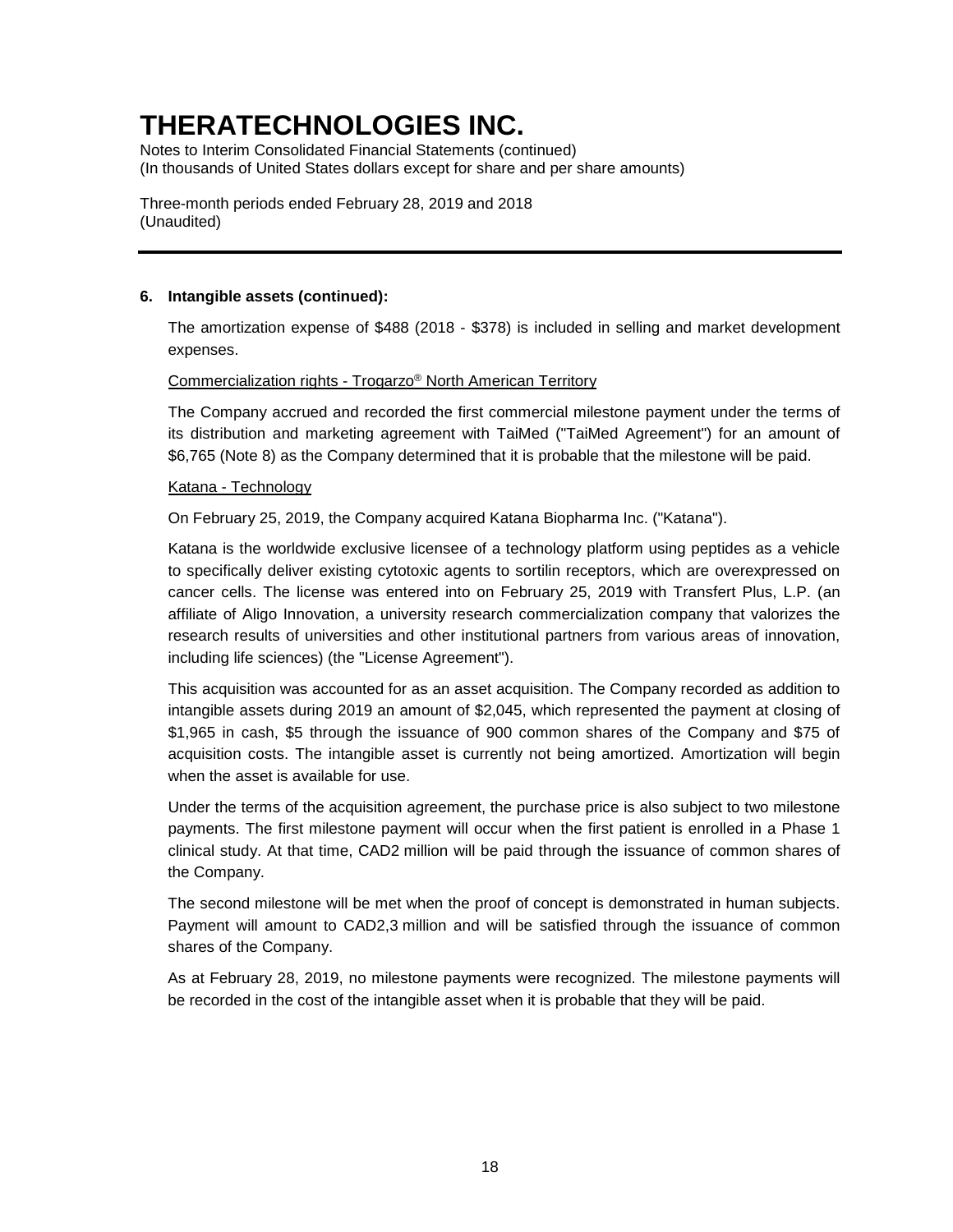Notes to Interim Consolidated Financial Statements (continued) (In thousands of United States dollars except for share and per share amounts)

Three-month periods ended February 28, 2019 and 2018 (Unaudited)

### **6. Intangible assets (continued):**

### Katana - Technology (continued)

Under the License Agreement, Katana obtained the exclusive worldwide rights to develop, make, have made, use, sell, offer to sell, distribute, commercialize and import the technology related to the technology platform that uses peptides as a vehicle to deliver existing cytotoxic agents to sortilin receptors which are overexpressed on cancel cells.

Annual maintenance fees amount to CAD25 thousand for the first 5 years and CAD100 thousand thereafter, until royalties become payable beginning with the first commercial sale of a product developed using the licensed technology.

The royalties payable under the License Agreement vary between 1% to 2.5% on net sales of a product based on the technology. If Katana enters into a sublicense agreement, it must then pay amounts varying between 5% to 15% of revenues received from such sublicense agreement.

The Company must also pay Transfert Plus the following milestone payments upon the occurrence of the following development milestones for the first product developed in the field of oncology:

- (i) First Milestone Payment: CAD50 thousand upon the successful enrolment of the first patient in the first Phase 1 human clinical trial;
- (ii) Second Milestone Payment: CAD100 thousand upon the successful enrolment of the first patient in the first Phase 2 human clinical trial;
- (iii) Third Milestone Payment: CAD200 thousand upon the successful enrolment of the first patient in the first Phase 3 human clinical trial.

Also, the Company must pay for each product CAD200 thousand upon receiving the first approval by a Regulatory Authority. The approval shall entitle the holder thereof to commercialize a product in the territory in which approval was obtained.

The Company must also pay Transfert Plus the same milestone payments upon the occurrence of any of those development milestones for the first product developed outside the field of oncology.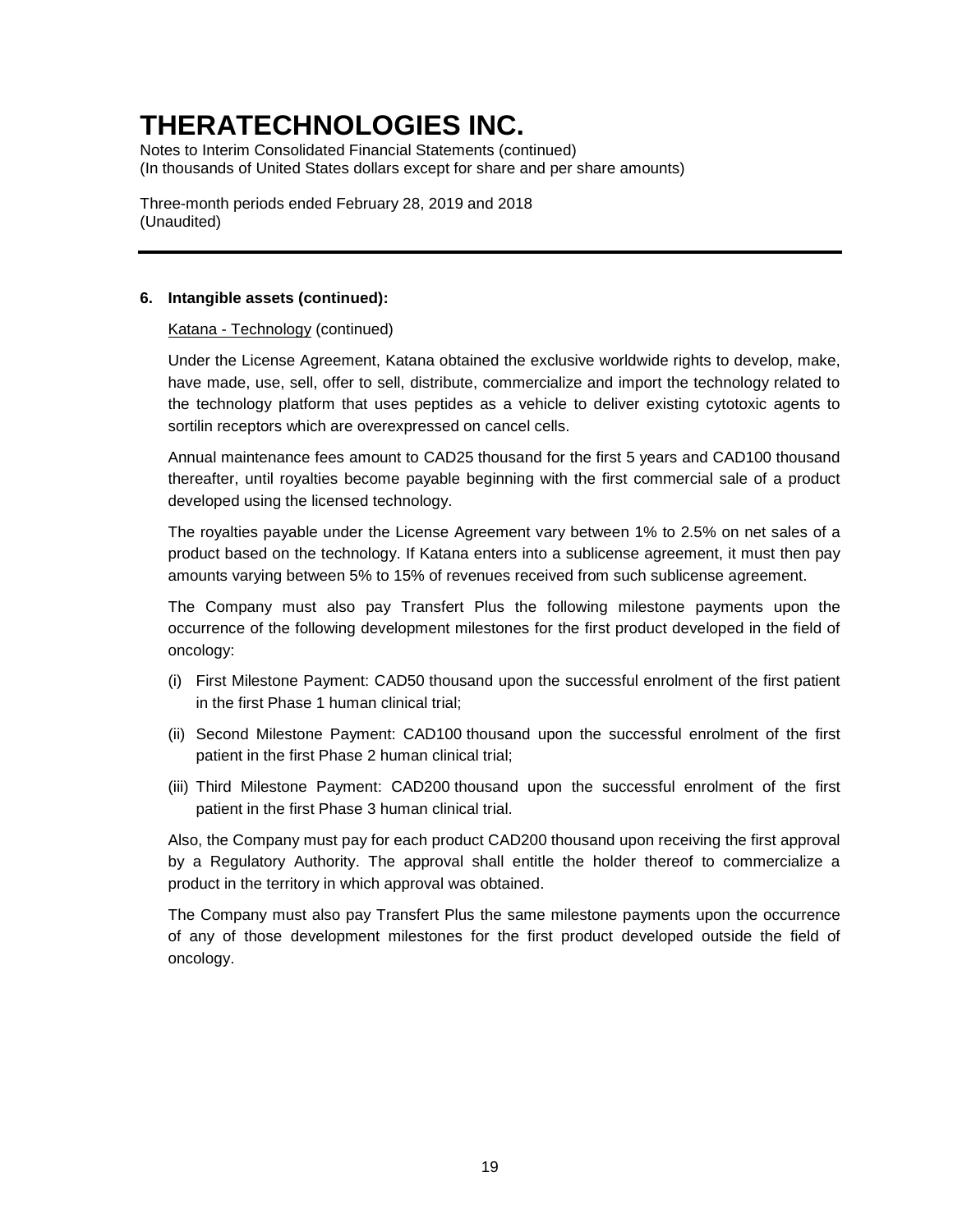Notes to Interim Consolidated Financial Statements (continued) (In thousands of United States dollars except for share and per share amounts)

Three-month periods ended February 28, 2019 and 2018 (Unaudited)

### **7. Provisions:**

|                                    | Chargebacks<br>and rebates | Returns      | Total             |  |  |
|------------------------------------|----------------------------|--------------|-------------------|--|--|
| Balance as at December 1, 2017     | \$<br>495                  | \$<br>89     | \$<br>584         |  |  |
| Provisions made<br>Provisions used | 7,144<br>(6, 744)          | 657<br>(627) | 7,801<br>(7, 371) |  |  |
| Balance as at November 30, 2018    | 895                        | 119          | 1,014             |  |  |
| Provisions made<br>Provisions used | 2,175<br>(1, 541)          | 41<br>(34)   | 2,216<br>(1, 575) |  |  |
| Balance as at February 28, 2019    | \$<br>1,529                | \$<br>126    | \$<br>1,655       |  |  |

### **8. Long-term obligation:**

| First commercial milestone (note 6)<br>Current portion | 6.765<br>(3, 452) |
|--------------------------------------------------------|-------------------|
| Non-current portion                                    | 3.313             |

Under the terms of the TaiMed Agreement, a commercial milestone of \$7,000 is payable in two equal annual installments of \$3,500 after achieving aggregate net sales of \$20,000 over four consecutive quarters of the Company's financial year. Based on historical sales to date and expected trends, the Company expects to achieve this milestone in fiscal 2019. Accordingly, the Company accrued the estimated fair value of the obligation as at February 28, 2019.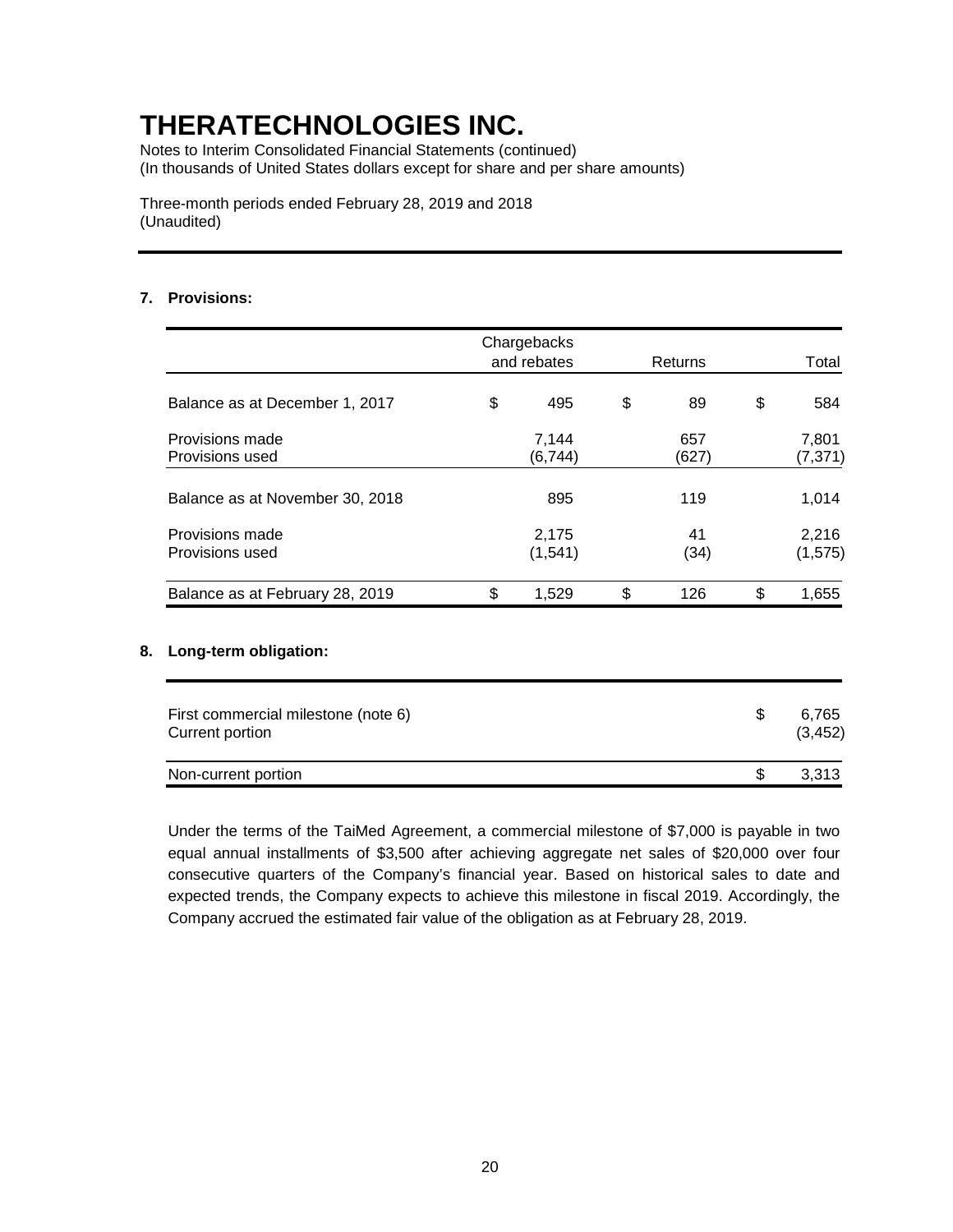Notes to Interim Consolidated Financial Statements (continued) (In thousands of United States dollars except for share and per share amounts)

Three-month periods ended February 28, 2019 and 2018 (Unaudited)

### **9. Convertible unsecured senior notes:**

The movement in the carrying value of the convertible unsecured senior notes is as follows:

| Proceeds allocated to liability component<br><b>Transaction costs</b> | \$                | 51,122<br>(2,517) |
|-----------------------------------------------------------------------|-------------------|-------------------|
| At date of issuance (June 19, 2018)                                   |                   | 48,605            |
| Accretion expense                                                     |                   | 628               |
| Convertible unsecured senior notes as at November 30, 2018            |                   | 49,233            |
| Accretion expense (note 4)                                            |                   | 357               |
| Convertible unsecured senior notes as at February 28, 2019            | \$                | 49,590            |
|                                                                       | February 28, 2019 |                   |
| Interest accrued (note 4)<br>Interest paid                            | \$                | 812<br>1,764      |

#### **10. Share capital:**

(a) Stock option plan

The Company has established a stock option plan (the "Plan") under which it can grant its directors, officers, employees, researchers and consultants non-transferable options for the purchase of common shares. The exercise date of an option may not be later than 10 years after the grant date. A maximum number of 6,580,000 options can be granted under the Plan. Generally, the options vest at the grant date or over a period of up to three years. As at February 28, 2019, 1,639,030 options could still be granted by the Company (2018 - 2,200,306) under the Plan.

All options are to be settled by the physical delivery of the common shares.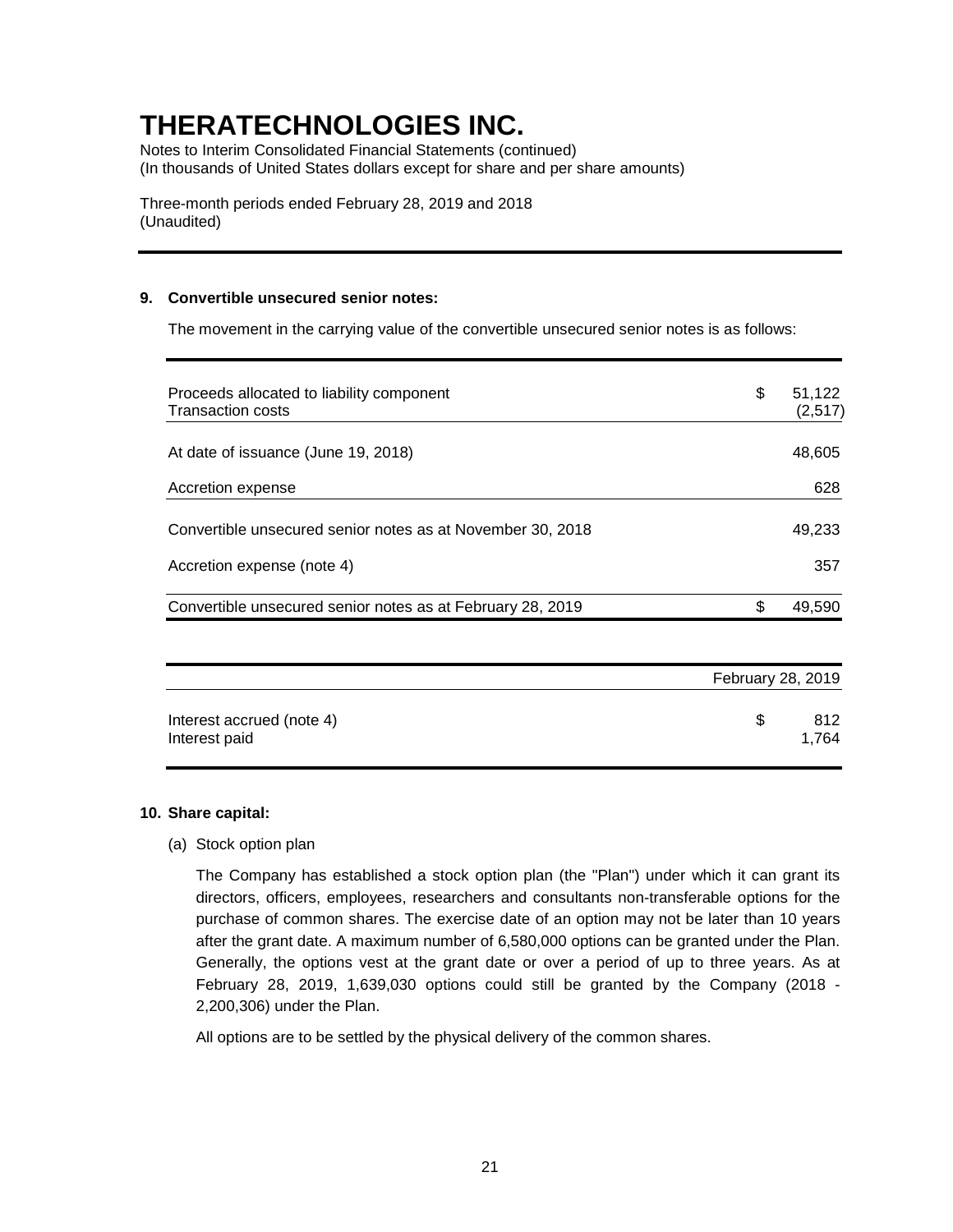Notes to Interim Consolidated Financial Statements (continued) (In thousands of United States dollars except for share and per share amounts)

Three-month periods ended February 28, 2019 and 2018 (Unaudited)

### **10. Share capital (continued):**

(a) Stock option plan (continued)

Changes in the number of options outstanding during the past two years were as follows:

|                                                                                                        |                                              |                                    | Weighted<br>average             |                              |
|--------------------------------------------------------------------------------------------------------|----------------------------------------------|------------------------------------|---------------------------------|------------------------------|
|                                                                                                        | Number<br>of options                         |                                    | exercise<br>price<br>per option |                              |
|                                                                                                        |                                              | CAD                                |                                 | <b>USD</b>                   |
| Options as at November 30, 2017<br>Exercised (share price: CAD6.83 - USD5.38)                          | 2,335,895<br>(15,000)                        | \$<br>2.21<br>2.45                 | \$                              | 1.71<br>1.93                 |
| Options as at February 28, 2018                                                                        | 2,320,895                                    | \$<br>2.21                         | \$                              | 1.72                         |
| Options as at November 30, 2018<br>Granted<br>Expired<br>Exercised (share price: CAD8.65 -<br>USD6.57) | 2,172,705<br>318,400<br>(6,668)<br>(23, 332) | \$<br>3.15<br>8.76<br>4.21<br>2.28 | \$                              | 2.37<br>6.65<br>3.14<br>1.73 |
| Options outstanding as at February 28, 2019                                                            | 2,461,105                                    | \$<br>3.88                         | \$                              | 2.95                         |

During the three-month period ended February 28, 2019, \$263 (2018 - \$115) was recorded as share-based compensation expense for the stock option plan. The fair value of options granted in 2019 was estimated at the grant date using the Black-Scholes model and the following weighted average assumptions:

| Risk-free interest rate<br>Expected volatility<br>Average option life in years<br>Grant-date share price<br>Option exercise price | 2.28%<br>58%<br>8 years<br>\$6.65 (CAD8.76)<br>\$6.65 (CAD8.76) |
|-----------------------------------------------------------------------------------------------------------------------------------|-----------------------------------------------------------------|
|                                                                                                                                   |                                                                 |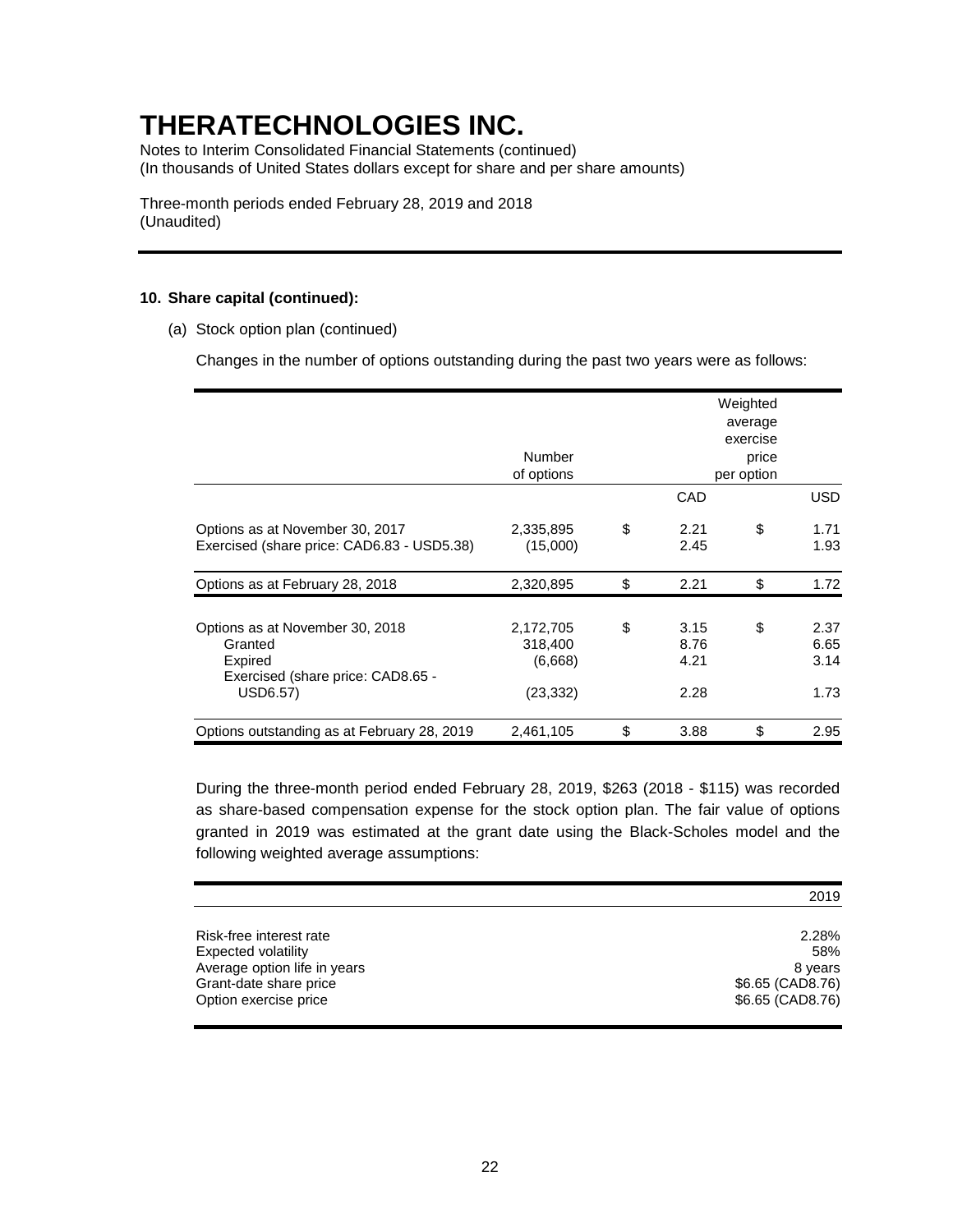Notes to Interim Consolidated Financial Statements (continued) (In thousands of United States dollars except for share and per share amounts)

Three-month periods ended February 28, 2019 and 2018 (Unaudited)

### **10. Share capital (continued):**

(a) Stock option plan (continued)

The risk-free interest rate is based on the implied yield on a Canadian government zerocoupon issue, with a remaining term equal to the expected term of the option. The volatility is based on weighted average historical volatility adjusted for changes expected due to publicly available information. The life of the options is estimated taking into consideration the vesting period at the grant date, the life of the option and the average length of time similar grants have remained outstanding in the past. The dividend yield was excluded from the calculation since it is the present policy of the Company to retain all earnings to finance operations and future growth.

The following table summarizes the measurement date weighted average fair value of stock options granted during the period ended:

|      |                      | For the three-month period ended February 28    |  |  |
|------|----------------------|-------------------------------------------------|--|--|
|      | Number<br>of options | Weighted<br>average<br>grant date<br>fair value |  |  |
| 2019 | 315,400              | \$4.03 (CAD5.31)                                |  |  |

The Black-Scholes model used by the Company to calculate option values was developed to estimate the fair value of freely tradable, fully transferable options without vesting restrictions, which significantly differs from the Company's stock option awards. This model also requires four highly subjective assumptions, including future stock price volatility and average option life, which greatly affect the calculated values.

(b) Stock appreciation rights ("SARs")

On October 4, 2018, the Company's Board of Directors approved a SARs plan for its consultants that entitles the grantee to a cash payment based on the increase in the stock price of the Company's common shares from the grant date to the settlement date. The exercise date of an SAR may not be later than 10 years after the grant date. Generally, the SARs vest over a period up to three years.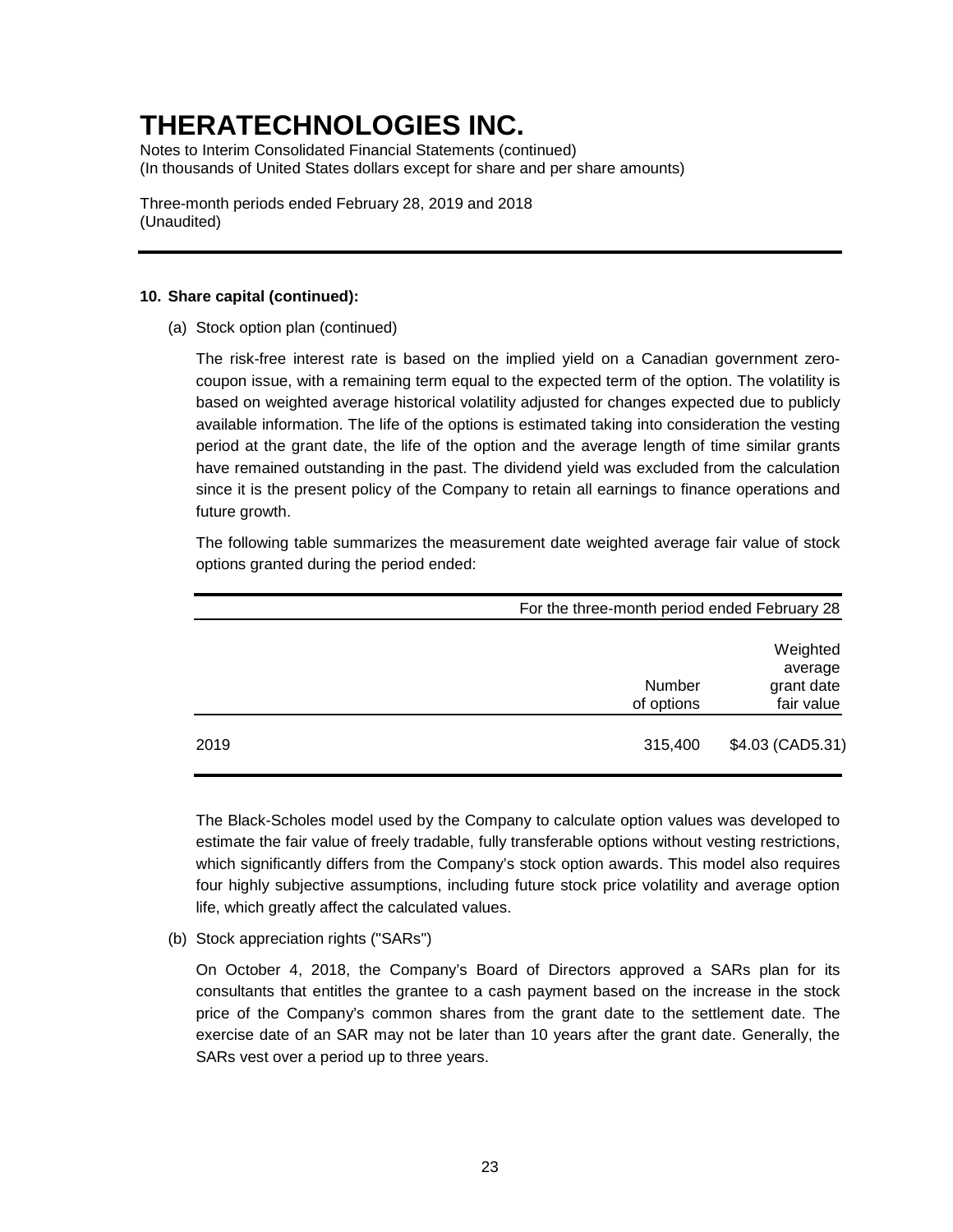Notes to Interim Consolidated Financial Statements (continued) (In thousands of United States dollars except for share and per share amounts)

Three-month periods ended February 28, 2019 and 2018 (Unaudited)

#### **10. Share capital (continued):**

(b) Stock appreciation rights ("SARs") (continued)

During the three-month period ended February 28, 2019, \$1 (2018 - nil) was recorded as share-based compensation expense for the SARs plan. The fair value of SARs granted in 2019 was estimated at the grant date using the Black-Scholes model and the following weighted average assumptions:

| Risk-free interest rate      | 2.28%            |
|------------------------------|------------------|
| <b>Expected volatility</b>   | 58%              |
| Average option life in years | 8 vears          |
| Grant-date share price       | \$6.65 (CAD8.76) |
| Option exercise price        | \$6.65 (CAD8.76) |
|                              |                  |

The risk-free interest rate is based on the implied yield on a Canadian government zerocoupon issue, with a remaining term equal to the expected term of the SAR. The volatility is based on weighted average historical volatility adjusted for changes expected due to publicly available information. The life of the SARs is estimated taking into consideration the vesting period at the grant date, the life of the SARs and the average length of time similar grants have remained outstanding in the past. The dividend yield was excluded from the calculation since it is the present policy of the Company to retain all earnings to finance operations and future growth.

The following table summarizes the measurement date weighted average fair value of SARs granted during the period ended:

|      | For the three-month period ended February 28 |                                                 |  |
|------|----------------------------------------------|-------------------------------------------------|--|
|      | Number<br>of SARs                            | Weighted<br>average<br>grant date<br>fair value |  |
| 2019 | 40,000                                       | \$4.00 (CAD5.27)                                |  |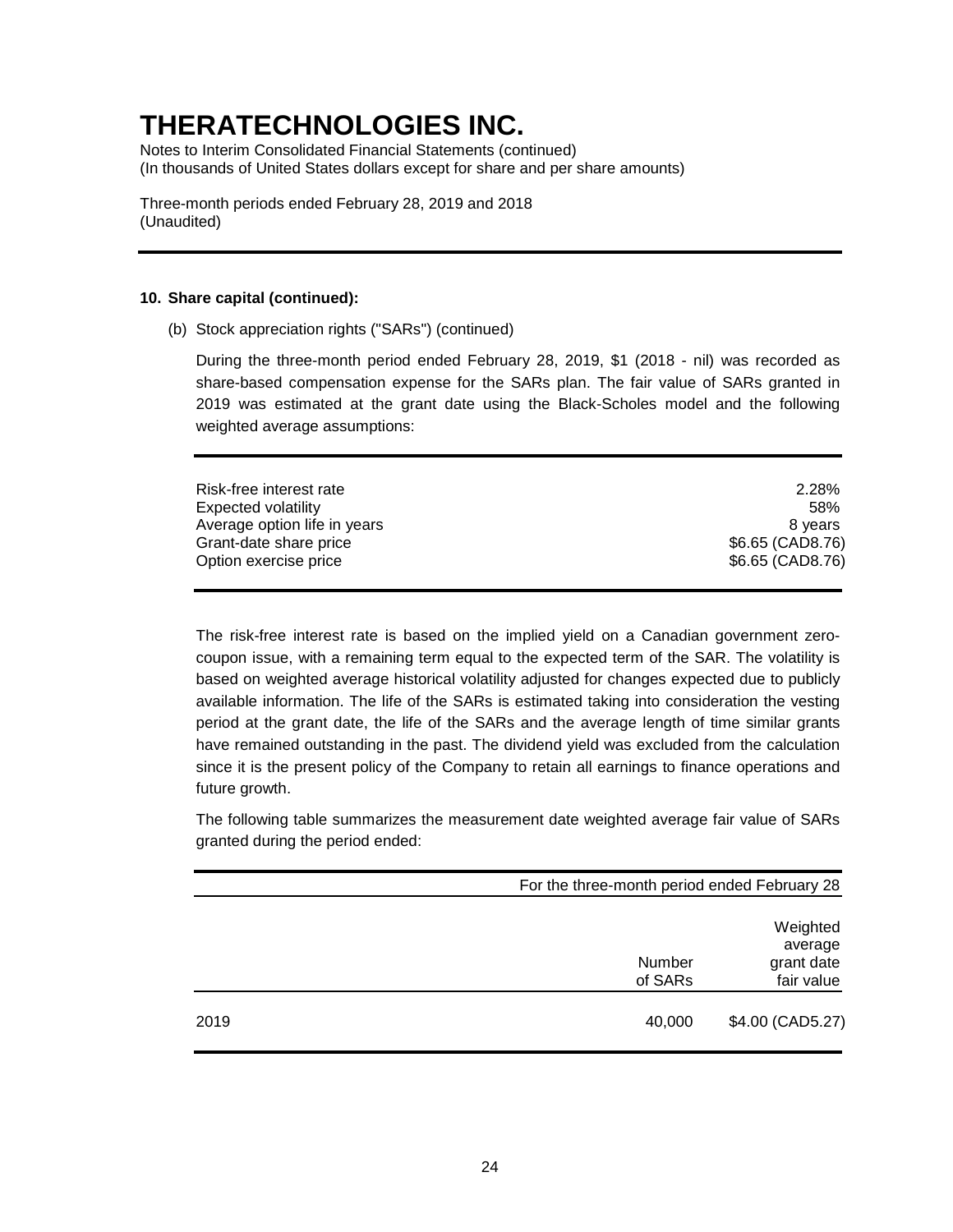Notes to Interim Consolidated Financial Statements (continued) (In thousands of United States dollars except for share and per share amounts)

Three-month periods ended February 28, 2019 and 2018 (Unaudited)

### **10. Share capital (continued):**

(c) Loss per share

The calculation of basic earnings per share was based on the net loss attributable to common shareholders of the Company of \$1,228 (2018 - \$2,087) and a weighted average number of common shares outstanding of 76,878,497 (2018 - 74,976,383), calculated as follows:

|                                                                                                                | February 28,<br>2019    | February 28,<br>2018 |
|----------------------------------------------------------------------------------------------------------------|-------------------------|----------------------|
| Issued common shares as at December 1<br>Effect of share options exercised<br>Effect of issue of common shares | 76,877,679<br>778<br>40 | 74,962,050<br>14,333 |
| Weighted average number of common shares, basic<br>and diluted                                                 | 76,878,497              | 74,976,383           |

For the three-month period ended February 28, 2019, a number of 2,498,105 (2018 - 2,320,895) share options, nil (2018 - 39,390) broker options and 3,872,053 common shares potentially issuable from the conversion of the \$57,500 aggregate principal amount of notes, that may potentially dilute earnings per share in the future, were excluded from the weighted average number of diluted common shares calculation as their effect would have been antidilutive.

The average market value of the Company's shares for purposes of calculating the dilutive effect of share options was based on quoted market prices for the period during which the options were outstanding.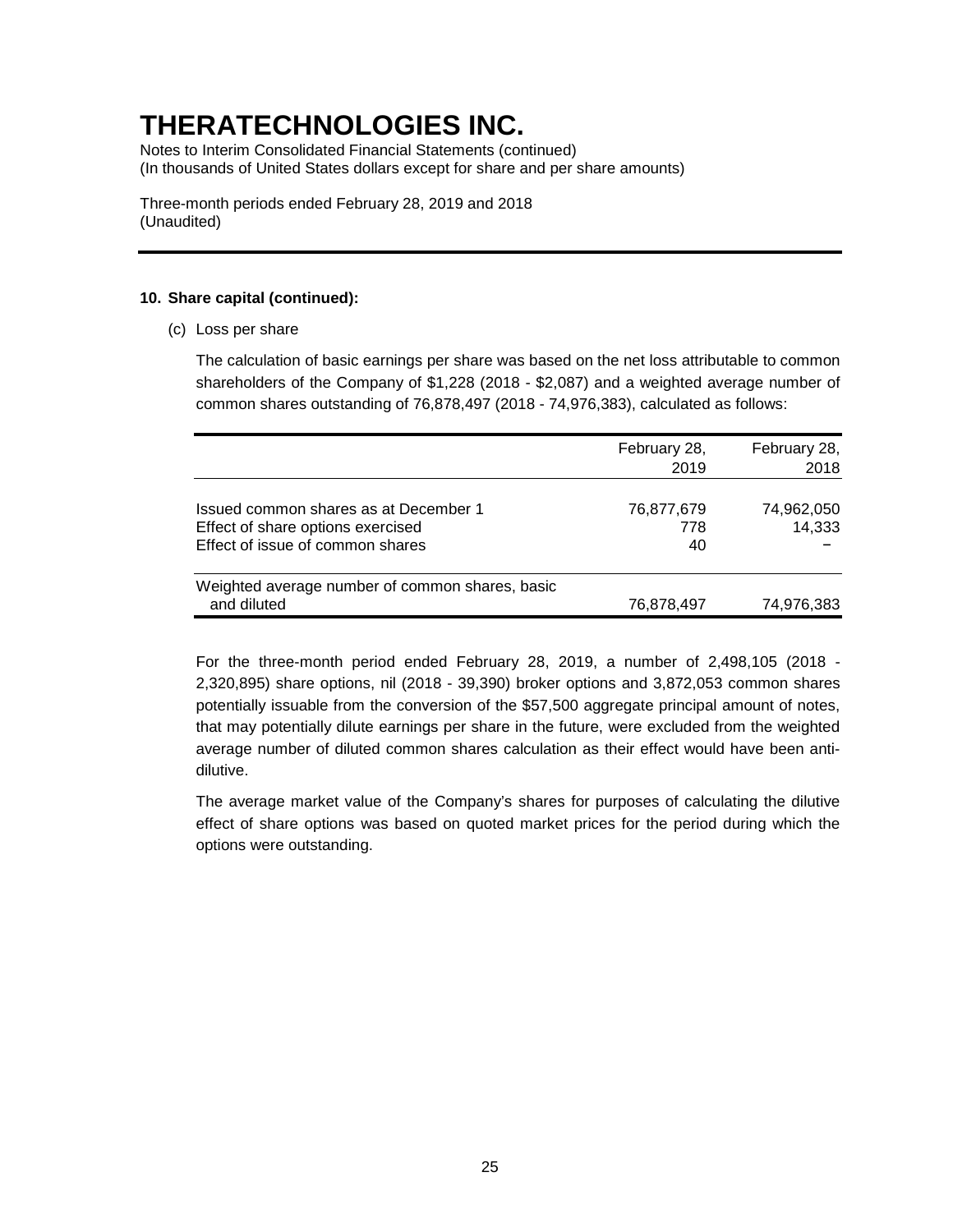Notes to Interim Consolidated Financial Statements (continued) (In thousands of United States dollars except for share and per share amounts)

Three-month periods ended February 28, 2019 and 2018 (Unaudited)

### **11. Supplemental cash flow disclosures:**

The Company entered into the following transactions which had no impact on its cash flows:

|                                                                                                                                                                        | February 28,<br>2019 |       |
|------------------------------------------------------------------------------------------------------------------------------------------------------------------------|----------------------|-------|
| Additions to property and equipment included in accounts payable and<br>accrued liabilities<br>Additions to intangible assets included in accounts payable and accrued | \$                   | 318   |
| liabilities                                                                                                                                                            |                      | 61    |
| Additions to intangible assets included in long-term obligation                                                                                                        |                      | 6,765 |
| Issuance of shares in connection with acquisition of intangible assets                                                                                                 |                      | 5     |

### **12. Financial instruments:**

The nature and extent of the Company's exposure to risks arising from financial instruments are consistent with the disclosure in the annual consolidated financial statements as at November 30, 2018.

#### **13. Determination of fair values:**

Certain of the Company's accounting policies and disclosures require the determination of fair value, for both financial and non-financial assets and liabilities. Fair values have been determined for measurement and/or disclosure purposes based on the following methods. When applicable, further information about the assumptions made in determining fair values is disclosed in the notes specific to that asset or liability.

#### *Financial assets and liabilities measured at fair value*

In establishing fair value, the Company uses a fair value hierarchy based on levels as defined below:

- Level 1: Defined as observable inputs such as quoted prices in active markets.
- Level 2: Defined as inputs other than quoted prices in active markets that are either directly or indirectly observable.
- Level 3: Defined as inputs that are based on little or no observable market data, therefore requiring entities to develop their own assumptions.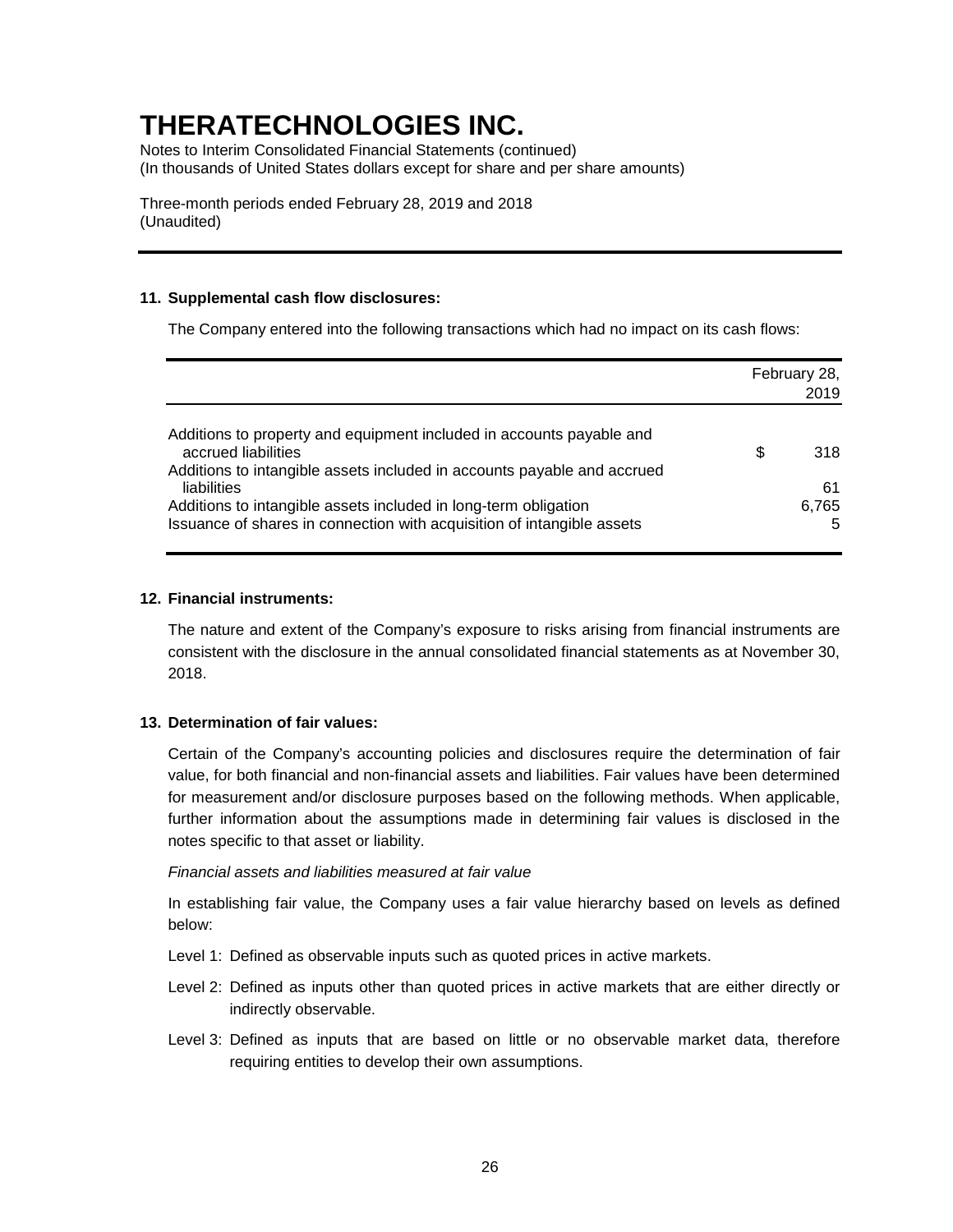Notes to Interim Consolidated Financial Statements (continued) (In thousands of United States dollars except for share and per share amounts)

Three-month periods ended February 28, 2019 and 2018 (Unaudited)

### **13. Determination of fair values (continued):**

### *Other financial assets and financial liabilities*

The Company has determined that the carrying values of its short-term financial assets and financial liabilities, including cash, trade and other receivables and accounts payable and accrued liabilities, approximate their fair value because of the relatively short period to maturity of the instruments.

Bonds and money market funds and derivative financial assets and liabilities are stated at fair value, determined by inputs that are primarily based on broker quotes at the reporting date (Level 2).

The fair value of the convertible unsecured notes, including the equity portion, as at February 28, 2019 were approximately \$51,175 (Level 1) based on market quotes.

The long-term obligation was initially recognized at fair value and is considered Level 3 in the fair value hierarchy for financial instruments. The valuation model considered the present value of expected payments discounted using a risk-adjusted discount rate. The significant unobservable input used is the risk-adjusted discount rate of 4.2%. The Company has determined that the carrying value of the obligation approximates its fair value.

#### *Share-based payment transactions*

The fair value of the employee stock options and SARs are measured based on the Black-Scholes valuation model. Measurement inputs include share price on measurement date, exercise price of the instrument, expected volatility (based on weighted average historical volatility adjusted for changes expected due to publicly available information), weighted average expected life of the instruments (based on historical experience and general option holder behaviour), expected dividends, and the risk-free interest rate (based on government bonds). Service and non-market performance conditions attached to the transactions, if any, are not taken into account in determining fair value.

The deferred stock units liability is recognized at fair value and considered Level 2 in the fair value hierarchy for financial instruments. The fair value is determined using the quoted price of the common shares of the Company.